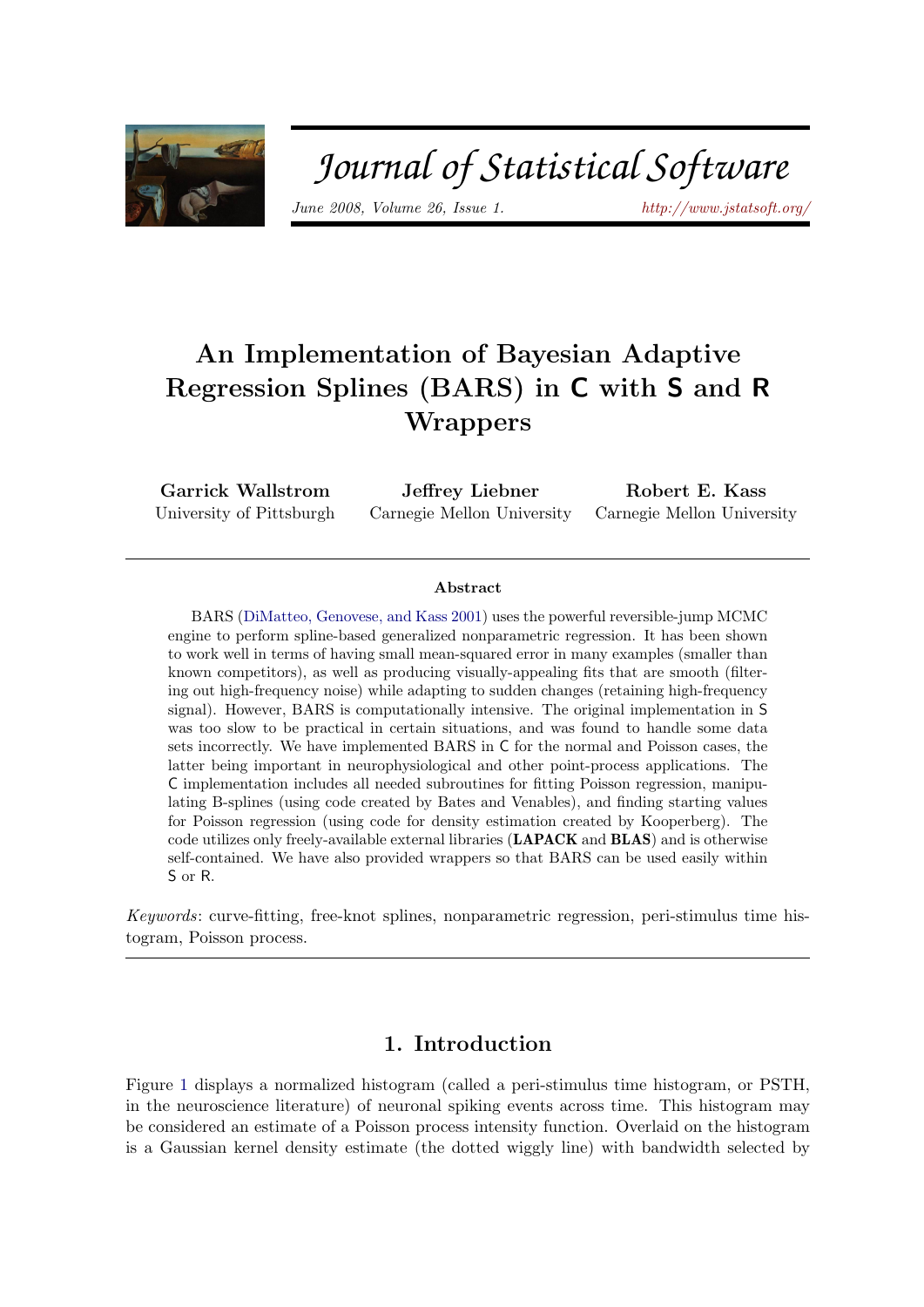

Figure 1: Histogram and fits using a Gaussian kernel density estimator (dotted line), **logspline** (thin line), and BARS (thick line). Units are in spiking events per second, the usual units for intensity functions based on neuronal spiking events. The data come from a neuron in inferotemporal cortex recorded during 16 replications (in physiological jargon, 16 trials) of an experiment described by [Baker](#page-18-1) et al. [\(2002\)](#page-18-1).

unbiased cross-validation [\(Venables and Ripley](#page-19-0) [2002\)](#page-19-0), which smooths the histogram. From a neurophysiological point of view, it is reasonable to expect the intensity function to vary slowly throughout much of its domain, but perhaps rapidly in a relative short interval. In this situation, the kernel density estimate oversmooths the rapid jump in the intensity, while undersmoothing the portion involving slow variation. It would be preferable to use a method of estimating the intensity function that adapts to functional variation across time.

For a Poisson process, when the events are put into small time bins, as in Figure [1,](#page-0-0) the data form a sequence of Poisson-distributed counts and estimation of the Poisson process intensity function becomes a Poisson regression problem. This problem motivated development of BARS (Bayesian adaptive regression splines, [DiMatteo](#page-18-0) et al. [2001\)](#page-18-0), which uses regression splines with knot sets determined adaptively via Markov chain Monte Carlo (MCMC). A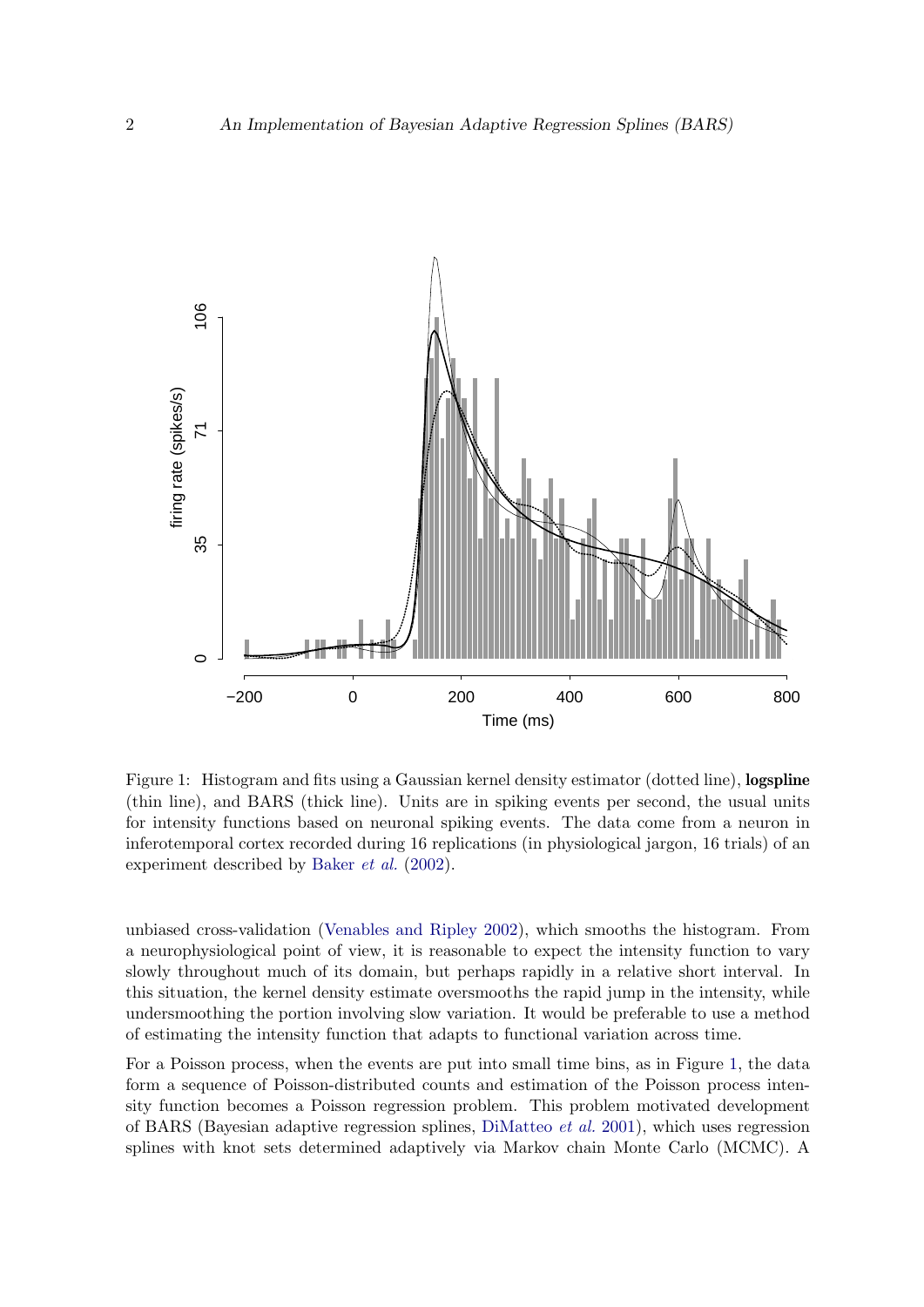substantial literature has documented the effectiveness of spline-based nonparametric regression and its generalizations, with the knots being determined empirically. See [Hansen and](#page-19-1) [Kooperberg](#page-19-1) [\(2002\)](#page-19-1) and the accompanying discussion. The fits by BARS (represented by the thick smooth line) and another popular free-knot spline approach (thin line), logspline [\(Stone, Hansen, Kooperberg, and Truong](#page-19-2) [1997\)](#page-19-2), are displayed in Figure [1](#page-0-0) and represent marked improvements over the Gaussian kernel density estimate. [DiMatteo](#page-18-0) et al. [\(2001\)](#page-18-0) showed in several examples that BARS could perform dramatically better than two closelyrelated methods, which themselves were better in many examples than competitors such as wavelet-based methods.

BARS has been used in variety of applications in neurophysiology, imaging, genetics, and EEG analysis (see [DiMatteo](#page-18-0) et al. [2001;](#page-18-0) [Kass, Ventura, and Cai](#page-19-3) [2003;](#page-19-3) [Kass and Wallstrom](#page-19-4) [2002;](#page-19-4) [Zhang, Roeder, Wallstrom, and Devlin](#page-20-0) [2003;](#page-20-0) [Wallstrom, Kass, Miller, Cohn, and Fox](#page-20-1) [2004\)](#page-20-1). Furthermore, preliminary results have indicated that, with reasonable sample sizes, posterior credible regions produced by BARS have very close to the correct frequentist coverage probabilities. For example, simulating from a curve based on the firing-rate function displayed in Figure [1,](#page-0-0) the coverage of the 95% posterior credible region for location of the peak was 95.9%, with two-digit accuracy (simulation  $SE = .005$ , based on 7,600 simulated data sets).

The original implementation of [DiMatteo](#page-18-0) et al. [\(2001\)](#page-18-0) was in S [\(Insightful Corp.](#page-19-5) [2003\)](#page-19-5). It was very slow, and also suffered from bugs that caused occasional very poor fits. We wished to improve the implementation. In addition, in order to study frequentist coverage probabilities we had to use a parallel array of multiple processors, and therefore needed self-contained code. This article discusses a relatively fast, self-contained, and, we believe, careful BARS implementation in C with S and R wrappers. We give an overview of BARS in Section [2](#page-2-0) and an overview of the code in Section [3.](#page-5-0) Section [4](#page-10-0) describes the S and R wrappers and Section [5](#page-12-0) gives pseudo-code for the C implementation.

## 2. Overview of BARS

<span id="page-2-0"></span>Consider the problem of making inferences about a function  $f(t)$ , where t lies in an interval  $[A, B]$ , based on data  $y = y_1, \ldots, y_n$  obtained at  $t = t_1, \ldots, t_n$ , with each  $Y_j$  assumed to depend probabilistically on  $f(t_i)$  (and, following the usual convention,  $y_i$  represents the observed value of the random variable  $Y_i$ ). To solve this problem BARS fits the spline-based generalized nonparametric regression model for data  $Y_i$  depending on a variable  $t$ ,

<span id="page-2-1"></span>
$$
Y_j \sim P(y_j|\theta_j, \zeta) \n\theta_j = f(t_j)
$$
\n(1)

with f being a linear combination of splines having unknown sets of knot locations. Model [\(1\)](#page-2-1) includes a vector of nuisance parameters  $\zeta$  to indicate generality, though in the Poisson case there are no nuisance parameters. Writing  $f(t)$  in terms of basis functions  $b_{\xi,h}(t)$  as  $f(t) = \sum_h b_{\xi,h}(t) \beta_{\xi,h}$  the function evaluations  $f(t_1), \ldots, f(t_n)$  may be collected into a vector  $(f(t_1),..., f(t_n))^{\top} = X_{\xi} \beta_{\xi}$ , where  $X_{\xi}$  is the design matrix and  $\beta_{\xi}$  is the coefficient vector. For a given knot set  $\xi = (\xi_1, \ldots, \xi_k)$  model [\(1\)](#page-2-1) poses a relatively easy estimation problem; for exponential-family responses (such as Poisson) it becomes a generalized linear model. Selecting the interval  $[A, B]$  can be difficult in some problems due to spline boundary conditions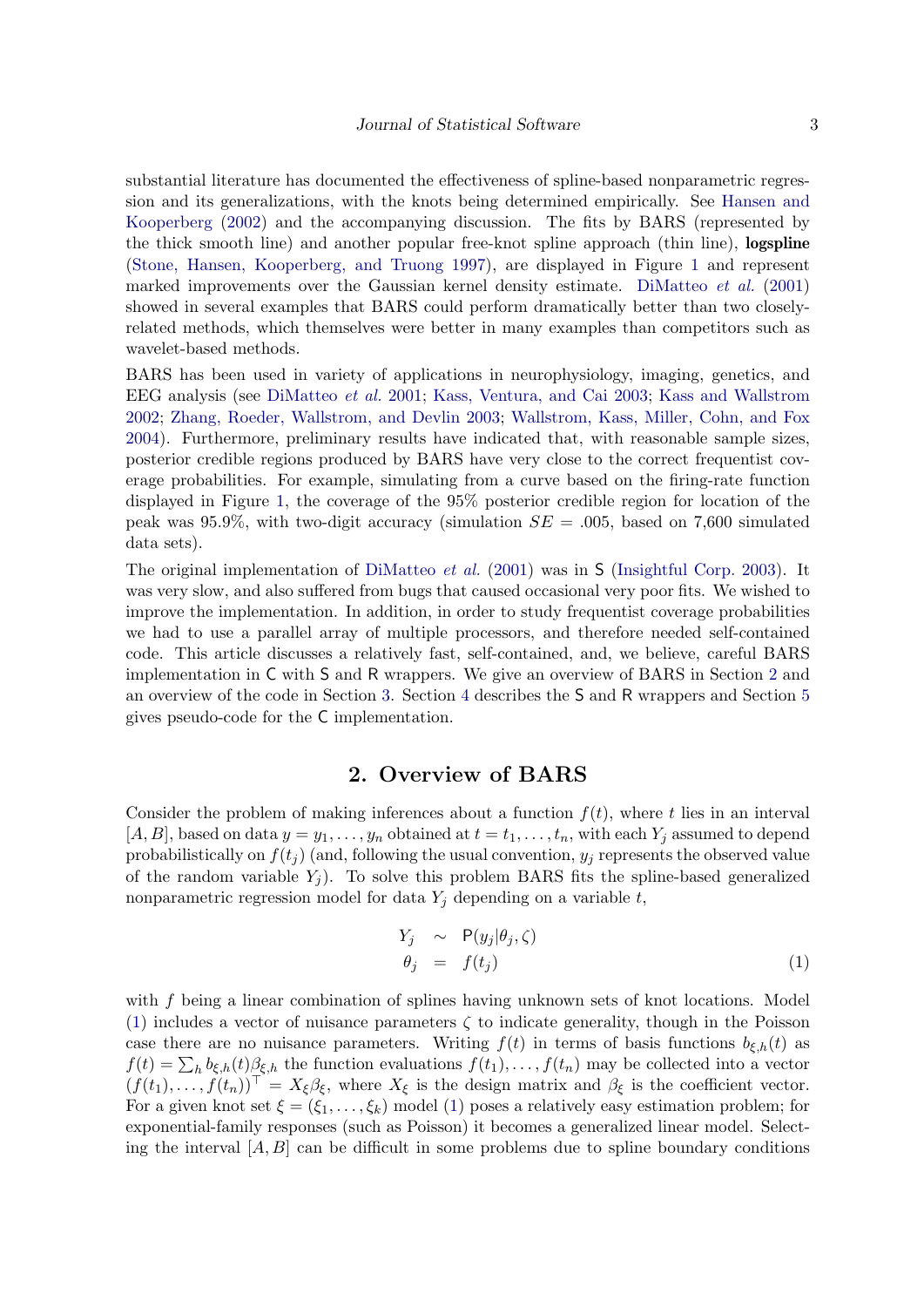(see [Hansen and Kooperberg](#page-19-1) [2002,](#page-19-1) and the accompanying discussion), but in many problems such as the neuronal spiking problem, it is rarely an issue because data are often available outside of the time interval of interest,  $[A, B]$ . The hard part of the problem is determining the knot set  $\xi$ , and using the data to do so provides the ability to fit a wide range of functions (as reviewed by [Hansen and Kooperberg](#page-19-1) [2002\)](#page-19-1). BARS is an MCMC-based algorithm that samples from a suitable approximate posterior distribution on the knot set  $\xi$ . This, in turn, produces samples from the posterior on the space of splines. In practice, cubic splines and the natural spline basis have been used in most applications. BARS could be viewed as a powerful engine for searching for an "optimal" knot set, but because it generates a posterior on the space of splines it produces an improved spline estimate based on model averaging (e.g., [Kass and Raftery](#page-19-6) [1995\)](#page-19-6) and it also provides uncertainty assessments.

#### 2.1. MCMC in BARS

Key features of the MCMC implementation of BARS include (i) a reversible-jump chain on  $\xi$  after integrating the marginal density

<span id="page-3-0"></span>
$$
P(y|\xi) = \int P(y|\beta_{\xi}, \xi, \zeta) \pi(\beta_{\xi}, \zeta|\xi) d\beta_{\xi} d\zeta
$$
 (2)

(where  $y = (y_1, \ldots, y_n)$ ), the integration being performed exactly for normal data and approximately, by Laplace's method, otherwise, (ii) continuous proposals for  $\xi$ , and (iii) a locality heuristic for the proposals that attempts to place potential new knots near existing knots. For notational convenience here we are supressing the dependence of the knot set  $\xi$  on the number of knots k but BARS explores the space of generalized regression models defined by  $\xi$  and k and the prior on k can, in some cases, control the algorithm in important ways (see [DiMatteo](#page-18-0) et al. [2001;](#page-18-0) [Hansen and Kooperberg](#page-19-1) [2002;](#page-19-1) [Kass and Wallstrom](#page-19-4) [2002\)](#page-19-4).

The essential idea of using reversible-jump MCMC to select knots was suggested by [Denison,](#page-18-2) [Mallick, and Smith](#page-18-2) [\(1998\)](#page-18-2), following the lead of [Green](#page-19-7) [\(1995\)](#page-19-7), who discussed the special case of change-point problems. However, aspects of BARS outlined in (i)–(iii) distinguish it from (and improve upon) the method of [Denison](#page-18-2) et al. [\(1998\)](#page-18-2) (see [Kass and Wallstrom](#page-19-4) [2002\)](#page-19-4). The first implementation feature, item (i) above, introduces an analytical step within the MCMC partly to simplify the problem of satisfying detailed balance and partly for the sake of MCMC efficiency (which is generally increased when parameters are integrated; see [Liu, Wong, and Kong](#page-19-8) [1994\)](#page-19-8). In addition, BARS takes advantage of the high accuracy of Laplace's method in this context. In doing so the "unit-information" prior discussed by [Kass](#page-19-9) [and Wasserman](#page-19-9) [\(1995\)](#page-19-9) and [Pauler](#page-19-10) [\(1998\)](#page-19-10) has been used (as  $\pi$  in [\(2\)](#page-3-0)), and this gives the interpretation that the algorithm is essentially using BIC to define a Markov chain on the knot sets. The importance of performing the integral [\(2\)](#page-3-0), at least approximately, has been stressed by [Kass and Wallstrom](#page-19-4) [\(2002\)](#page-19-4). Continuous proposals and the locality heuristic (items (ii) and (iii)) together allow knots to be placed close to one another, which is advantageous when there is a sudden jump in the function.

For each draw  $\xi^{(g)}$  from the posterior distribution of  $\xi$ , a draw  $\beta_{\xi}^{(g)}$  $\zeta_{\xi}^{(g)}$  is obtained from the conditional posterior of  $\beta_{\xi}$ , conditionally on  $\xi^{(g)}$ . The conditional posterior of  $\beta_{\xi}$  often may be assumed normal, but in some cases the normal approximation is not very good. [DiMatteo](#page-18-0) [et al.](#page-18-0) [\(2001\)](#page-18-0) described an importance reweighting scheme to improve upon the normal approximation. In the code discussed here, if the normal approximation seems poor, we instead use a conditional Metropolis update.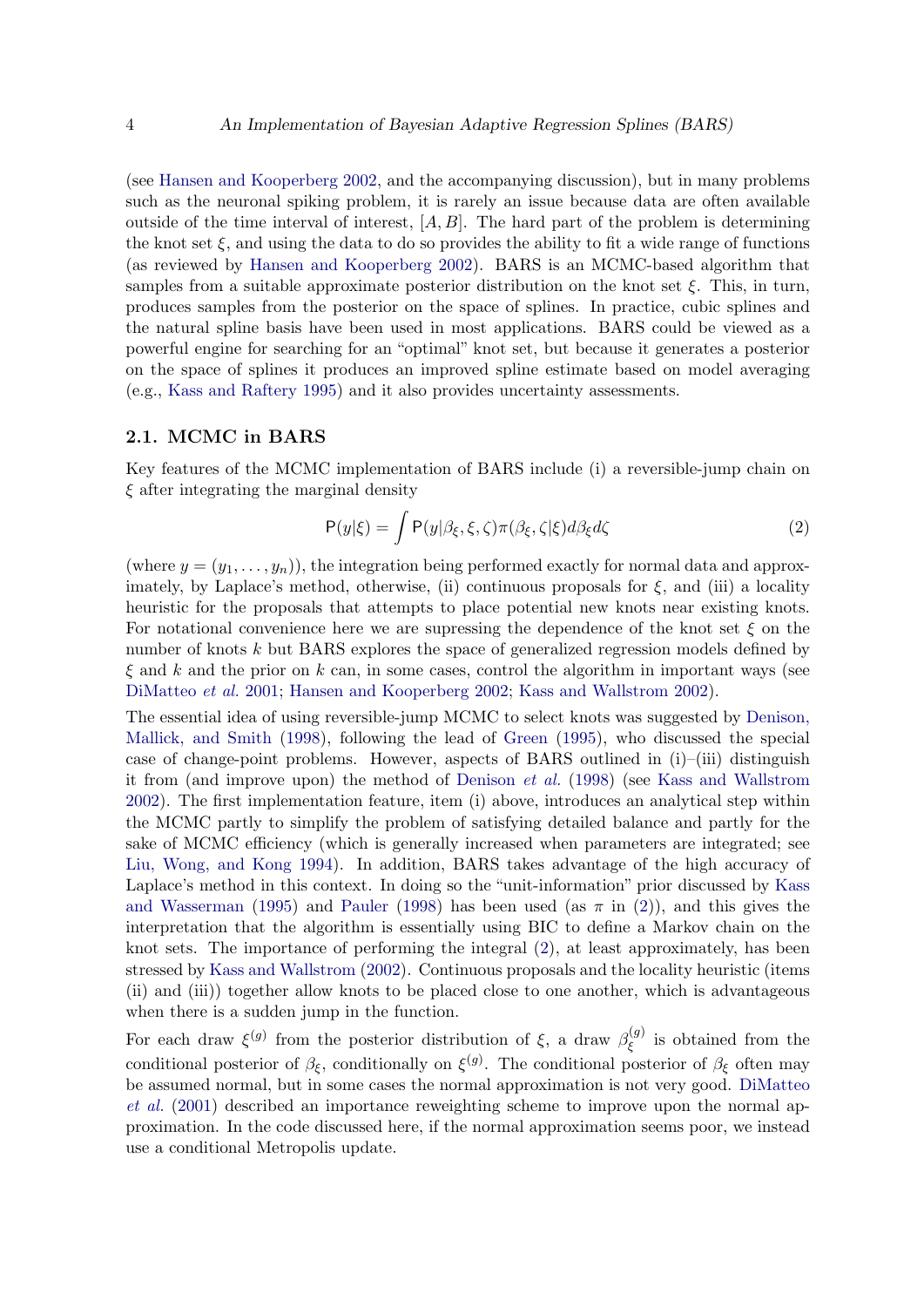From  $\beta_{\xi}^{(g)}$  we obtain fitted values  $f^{(g)}(\tilde{t}) = \sum b_{\xi,h}(\tilde{t}) \beta_{\xi,h}^{(g)}$  for selected  $\tilde{t}$  and these, in turn, may be used to produce a draw  $\phi^{(g)}$  from the posterior distribution of any characteristic  $\phi = \phi(f)$ (such as the value at which the maximum of  $f(t)$  occurs). Thus, the key output of BARS is the set of vectors  $\tilde{f}^{(g)} = (f^{(g)}(\tilde{t}_1), f^{(g)}(\tilde{t}_2), \dots, f^{(g)}(\tilde{t}_p))$  for MCMC iterates  $g = 1, \dots, G$ , each  $\tilde{f}^{(g)}$  being a vector of fits along a grid  $\tilde{t}_1, \tilde{t}_2, \ldots, \tilde{t}_p$  that suitably covers the interval  $[A, B]$ . The user may sample from the posterior distribution of any functional  $\phi$  simply by evaluating  $\phi^{(g)} = \phi(\tilde{f}^{(g)})$ . For instance, a sample from the posterior distribution of the location of the maximum of  $f(t)$  is obtained by finding the location of the maximum of  $\tilde{f}^{(g)}$  for each g. This latter computation is performed in a suitable post-processing environment such as S or R. MCMC convergence may be assessed by standard methods [\(Gelman, Carlin, Stern, and Rubin](#page-19-11) [2004,](#page-19-11) Section 11.6) though this remains a topic of general research interest [\(Fan, Brooks, and](#page-19-12) [Gelman](#page-19-12) [2006\)](#page-19-12).

#### 2.2. Normal and Poisson implementations of BARS

We have implemented two versions of BARS. One implementation, **barsN** uses a normal model in  $(1)$ . The second, **barsP** uses a Poisson model. Our choices were based on the general interest in ordinary curve-fitting (the normal case) and our deep and continuing interest in fitting neuronal data (the Poisson case).

The two implementations differ not only through the change of likelihood, and the resulting Laplace approximation to [\(2\)](#page-3-0) implemented with BIC for the Poisson case, but also in the selection of starting values for the MCMC algorithm. Starting values are very important: poor choices of initial knot sets result in extremely long burn-in periods to achieve apparent stationarity. In the Poisson case we have taken advantage of the closely-related algorithm logspline (see [Hansen and Kooperberg](#page-19-1) [2002\)](#page-19-1) and have incorporated Charles Kooperberg's C implementation of it for density estimation.

Our ability to use Kooperberg's implementation for density estimation rests on the duality of fitting Poisson process intensity functions and fitting probability densities: the inhomogeneous Poisson likelihood for an intensity function  $\lambda = \lambda(t)$  based on a sequence of event times  $t_1, t_2, \ldots, t_n$  in an interval  $(0, T]$  is

$$
L(\lambda) = P(t_1, ..., t_n)
$$
  
=  $e^{-\int_0^{\top} \lambda(u) du} \prod_{j=1}^n \lambda(t_j).$ 

Here the number of events N is a Poisson random variable with expectation  $\int_0^{\top} \lambda(u) du$ . Conditionally on the number of events  $N = n$  the probability density becomes

$$
P(t_1,\ldots,t_N|N=n)=\prod_{j=1}^n\lambda(t_j).
$$

If we set

$$
f(t) = \frac{\lambda(t)}{\int_0^{\top} \lambda(u) du}
$$

then it becomes clear that estimation of  $\lambda(t)$  amounts to estimation of the probability density  $f(t)$ , together with estimation of  $\int \lambda(u)du$ . We use  $N = n$  as an estimate of  $\int \lambda(u)du$ , and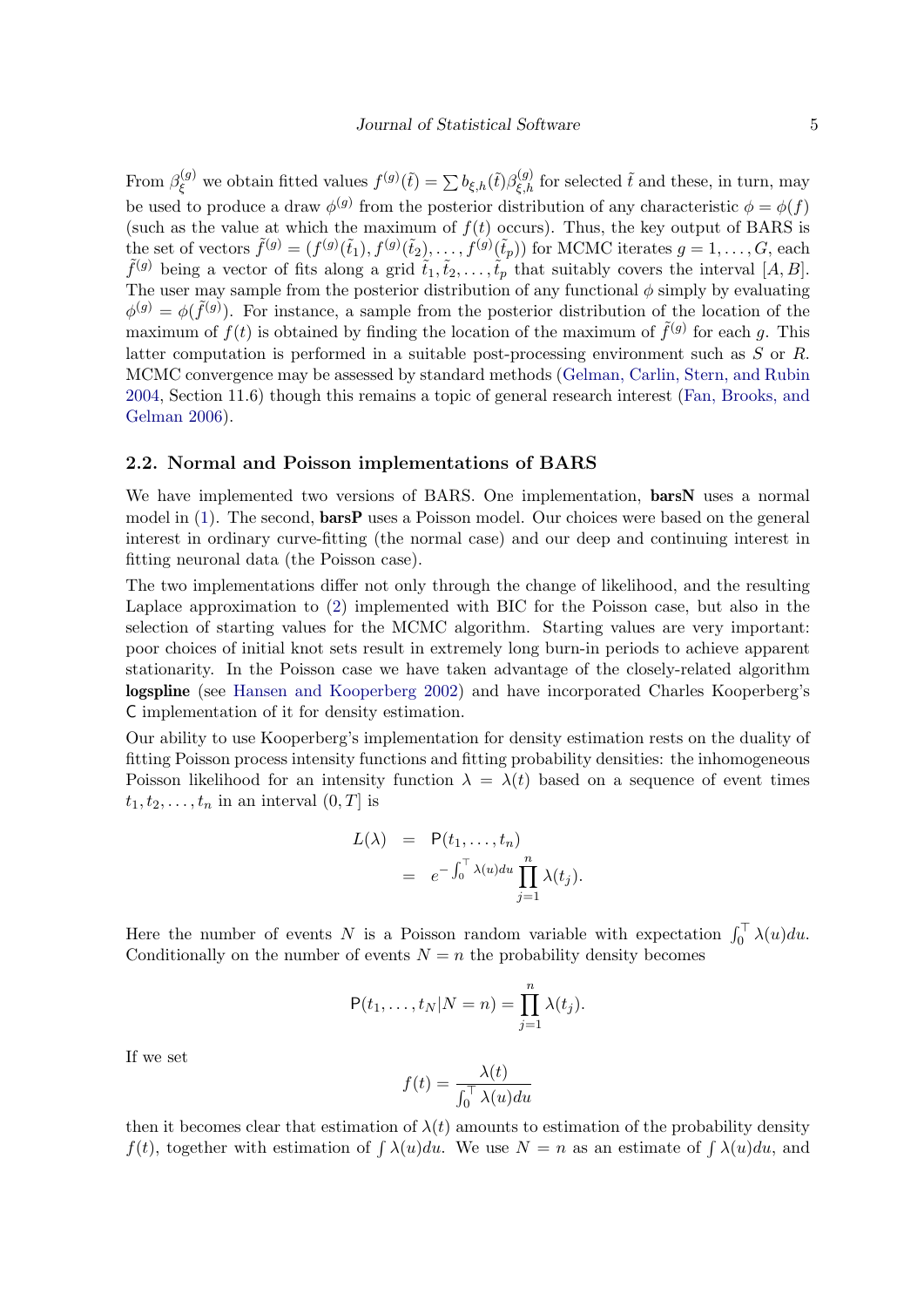

Figure 2: Diagram of our normal and Poisson BARS implementations. User-defined parameters and data are input and used to create the initial knot set. In the Poisson case, logspline may be used to create the initial knot set. The MCMC runs starting from the initial knot set and outputs sampled parameter values, function estimates and confidence intervals.

apply **logspline** to estimate  $f(t)$ . **logspline** returns a set of knots for a cubic spline, and these are used as initial values for BARS in the Poisson case.

logspline is a carefully-implemented version of forward knot addition followed by backward elimination of knots. In the normal case we have simply begun with a large set of knots (defaulted to equally-spaced in the current version) and then performed backward elimination using BIC, until BIC fails to increase as knots are eliminated. Because logspline is itself an effective algorithm, we believe the Poisson version of our code is likely to be more efficient than the normal version in the sense that short MCMC run lengths can be used with Poisson. We have set the defaults for Poisson at 500 burn-in iterations and 2,000 run iterations, while for the normal these have been set to 5,000 and 20,000.

We describe below the code and wrappers for the Poisson versions. The normal versions omit statements involving **logspline**, and they also omit the regression step used to approximate the integral in [\(2\)](#page-3-0). In describing the Poisson regressions we take the Poisson parameter to be  $\mu$ . Thus, at time points  $t_1, \ldots, t_n$  we have corresponding mean values  $\mu_1, \ldots, \mu_n$ . (In the neuronal setting with m repeated trials, for the histogram bin centered at  $t_i$ , the expected number of spiking events is  $\mu_j = mw\lambda(t_j)$  where w is the bin width in seconds and  $\lambda(t)$  is in units of spiking events per second.)

## 3. Overview of code

<span id="page-5-0"></span>Our normal and Poisson BARS implementations proceed through the following general steps (see Figure [3\)](#page-5-0):

1. Read user-defined parameters.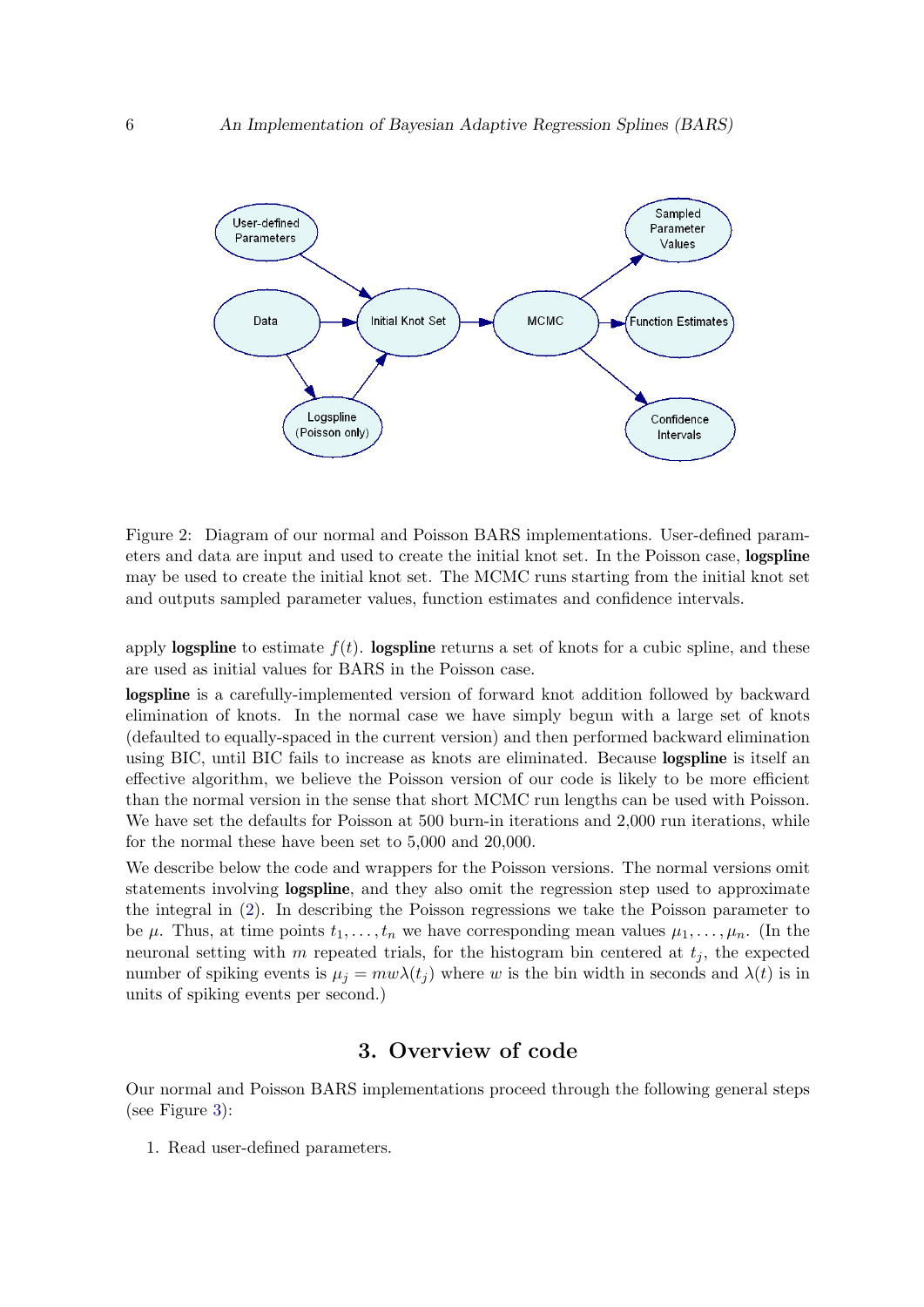- 2. Read data, and normalize function argument (e.g., time) to interval (0, 1).
- 3. Find initial knot set.
- 4. Run MCMC. For  $q = 1, \ldots, G_b$ , where  $G_b$  is the number of burn-in iterations, do steps (a) and (b) only; subsequently do all of  $(a)$ – $(e)$ :
	- (a) Take knot step: addition, deletion, or relocation. This produces  $\xi^{(g)}$ .
	- (b) Evaluate integral in [\(2\)](#page-3-0), exactly in normal case, approximately in Poisson case.
	- (c) Generate  $\beta^{(g)}$ .
	- (d) Using  $\beta^{(g)}$ , obtain fits and also BIC, loglikelihood, maximum, location of the maximum, and number of interior knots.
	- (e) Update modal knot set (if appropriate).
- 5. Obtain mean and modal estimates of function values, both on a grid and at all observed argument values, and of the maximum and location of maximum.
- 6. Obtain confidence intervals for the maximum and location of maximum.
- 7. Write the results.

We next elaboarate on each of these steps. At the end of this section we discuss briefly the additional publicly-available subroutines that are used by BARS.

#### 3.1. User-defined parameters

The user may set various parameters by specifying their values in the optional parameters file. The following parameters are allowed.

burn-in\_iterations: The number of burn-in MCMC iterations. Default value  $= 0$ .

sample\_iterations: The number of sample MCMC iterations. Default value  $= 2000$ .

Use\_Logspline: true or false to indicate whether Logspline is used for the initial knots. If Logspline is not used, evenly spaced knots are used. Default value  $=$  true.

initial number of knots: The number of initial interior knots used. This only has an affect if Logspline is not used. Default value  $=$  3.

beta\_iterations: Number of iterations for the independence chain on beta for a particular set of knots. It only runs a chain if the initial beta variate is suspect. In this case, the independence chain is run starting from the mle and only the last variate is used. If no beta candidates were accepted, no beta is used although the knot set is not rejected. Default value  $= 3.$ 

beta\_threshhold: Threshhold for determining whether the initial beta variate is suspect. It is suspect if the log acceptance probability is less than the threshhold. Default value  $= -10.0$ . prior form: This is the prior on the number of knots k. Possible values: Uniform, Poisson, User (for user-defined). Default value  $=$  Uniform. Uniform refers to a uniform distribution on the interval  $(L, U)$ . For User, see discussion following list of parameters.

Uniform\_parameter\_L: Default value  $= 1$ .

Uniform\_parameter\_U: Default value =  $MAXKNOTS = 60$ .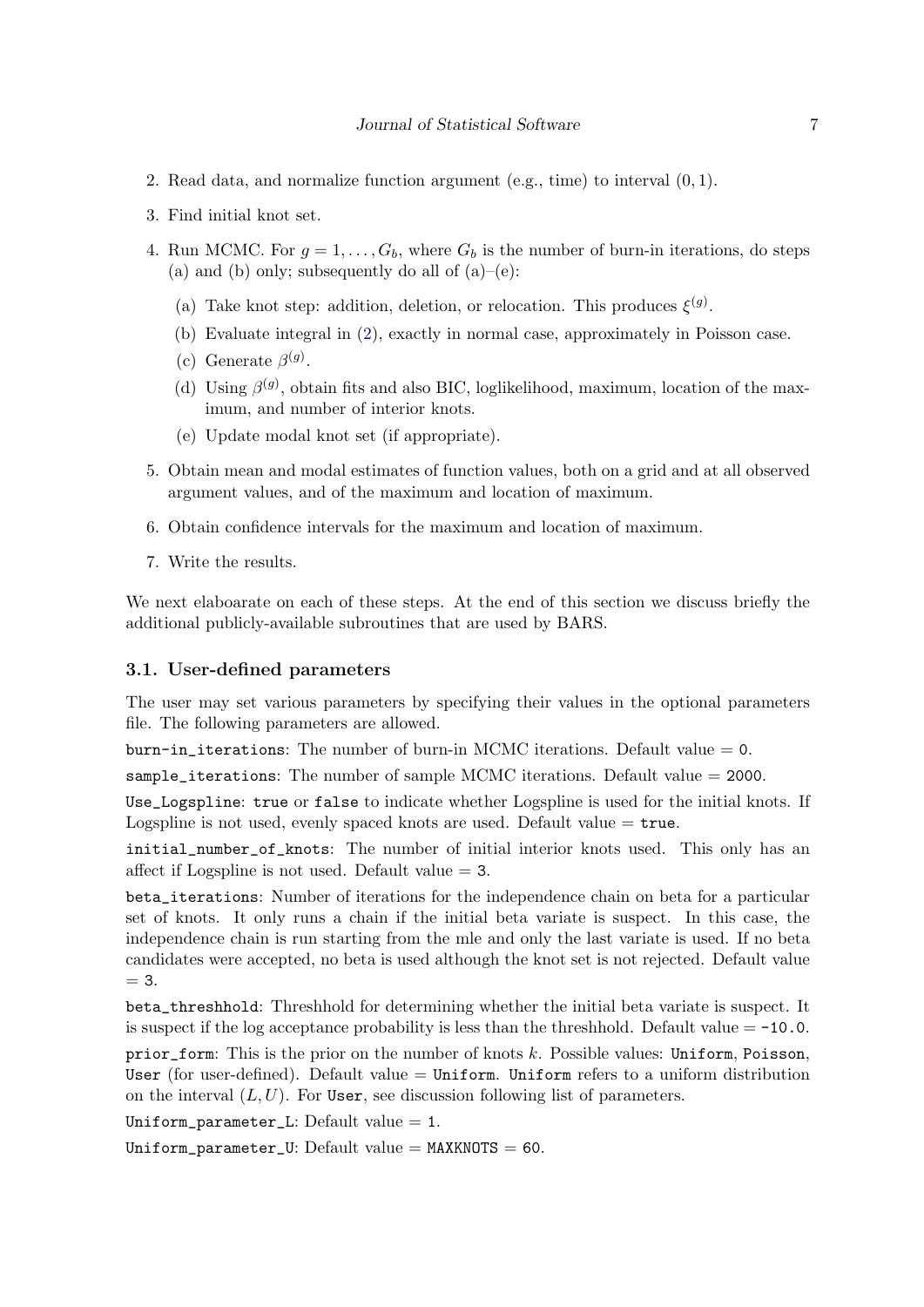Poisson\_parameter\_lambda: Default value  $= 6.0$ . For  $k \sim \text{Uniform}(L, \ldots, U)$ 

- SET prior\_form = Uniform
- SET Uniform\_parameter\_ $L = L$
- SET Uniform\_parameter\_U =  $U$

For  $k \sim \text{Poisson}(M)$ 

- $\bullet$  SET prior\_form = Poisson
- SET Poisson\_parameter\_lambda =  $M$

proposal parameter tau: Parameter  $\tau$  that controls the spread for the knot proposal distribution. A candidate knot is generated by first selecting a current knot  $t, 0 < t < 1$ , and then selecting candidate knot  $\sim$  beta $(t\tau,(1-t)\tau)$ . Default value = 50.

reversible\_jump\_constant\_c: Parameter that controls the probability of birth and death candidates. It may be at most 0.5. Larger values increase the probability for birth death candidates. Smaller values increase the probability for knot relocation. Default value  $= 0.40$ .

confidence level: The confidence level for parameter intervals. Default value  $= 0.95$ .

number\_of\_grid\_points: The number of evenly spaced points for the grid along which fitted values will be obtained. Default value = 500.

verbose: true or false to indicate verbose output. Default value  $=$  false.

#### User-defined prior on number of knots

The prior on the number of knots  $k$  is defaulted to a uniform distribution. However, as discussed by [DiMatteo](#page-18-0) et al. [\(2001\)](#page-18-0), [Hansen and Kooperberg](#page-19-1) [\(2002\)](#page-19-1), [Kass and Wallstrom](#page-19-4) [\(2002\)](#page-19-4), this prior can serve usefully to control fitting. A user may specify the prior by specifying its pdf values on a set of positive integers. This is done in a file. For example, the file

2 0.05 3 0.15 4 0.30 5 0.30 6 0.10 7 0.10

indicates that  $P(k = 2) = 0.05,..., P(k = 7) = 0.10$ . All zero probabilities that appear between the smallest  $k$  having non-zero probability and the largest  $k$  having non-zero probability are changed to an  $\varepsilon > 0$ . The probabilities are then scaled to sum to one. Note that very low prior probabilites may make it difficult for the chain to explore some posterior regions that have high posterior probability. For example, consider  $P(k = 2) = P(k = 4)$ 0.499999,  $P(k = 3) = 0.000002$ . The resulting chain would generally get stuck in either the  $k = 2$  region of the posterior, or the  $k = 4$  region of the posterior.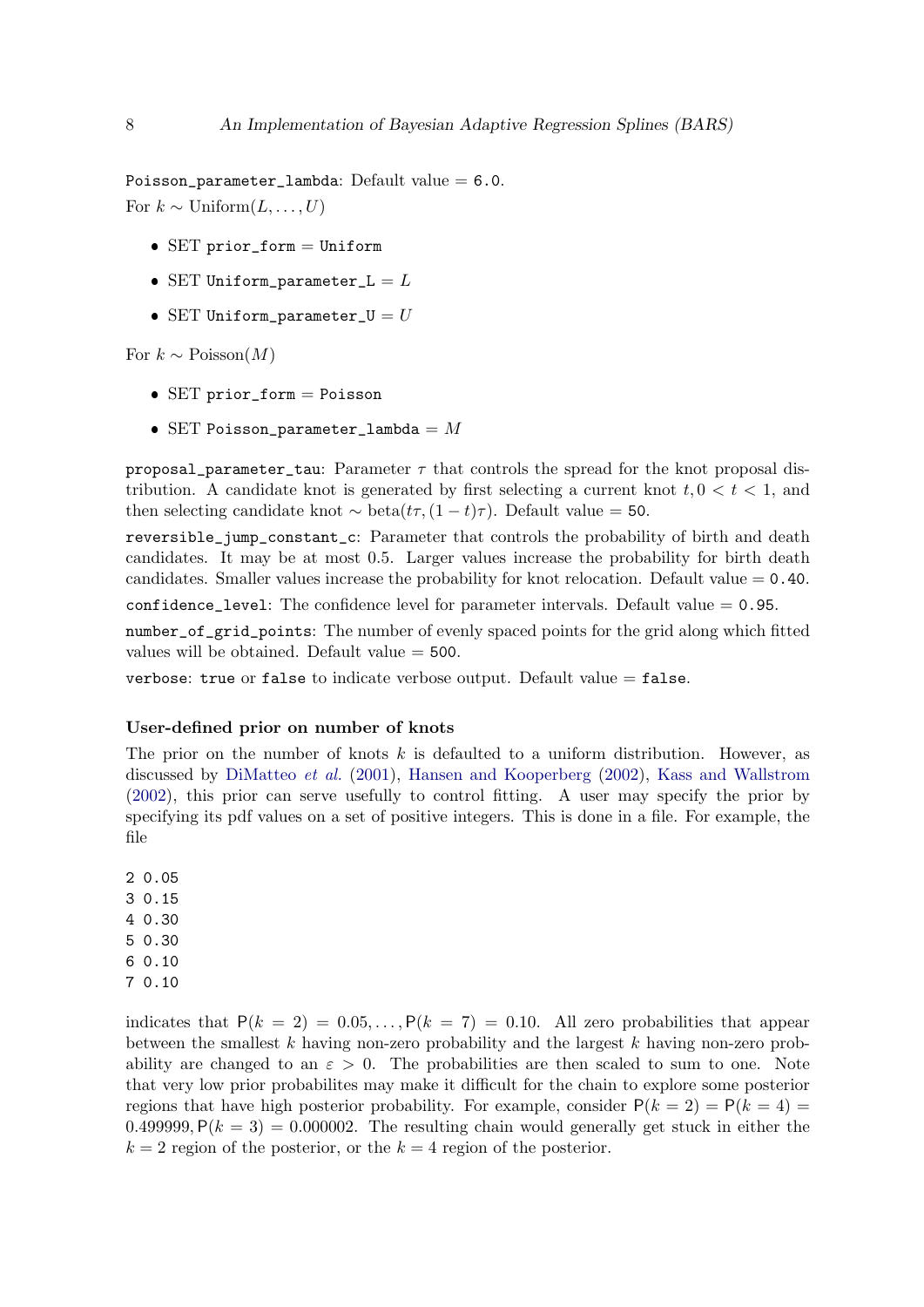#### 3.2. Read data

The data take the form of  $(x, y)$  pairs where  $x = t$  in the notation of Section [2.](#page-2-0)

#### 3.3. Find initial knot set

By default, as discussed in Section [2,](#page-2-0) in the Poisson case the initial knot set is found using logspline. In the normal case evenly-spaced knots are placed and then backward elimination is used. Currently, an option to use evenly-spaced knots is also included for the Poisson case. (A planned improvement is to use every  $k$ -th value of  $t_j$  in the data for both cases.)

#### 3.4. Run MCMC

- (a) It is important to recognize that the Markov chain is on the knot sets  $\xi$  (after exact or approximate integration of [\(2\)](#page-3-0)). As described by [DiMatteo](#page-18-0) *et al.* [\(2001\)](#page-18-0), the algorithm randomly selects as a proposal (in the Metropolis sense) either a new knot (a "birth" step), removal of a knot (a "death" step), or a relocation of a knot. Birth and relocation steps begin by randomly selecting a knot, with equal probabilities, from among all knots in the current knot set. If the proposal involves a birth step, then a location for the potential new knot is randomly selected by first randomly selecting an existing knot and then drawing from a beta distribution centered at that knot. This beta distribution is typically quite tight around its center (with spread controlled by an optional user-defined parameter  $\tau$ ) in order to propose knots that are close to existing knots (as mentioned in Section [2\)](#page-2-0). The same beta distribution is used to propose a knot relocation (the distribution being centered on the knot to be potentially relocated). As usual, the proposal to add, delete, or relocate is evaluated, and possibly accepted, via the Metropolis-Hastings ratio.
- (b) Approximation of the integral in [\(2\)](#page-3-0), in the Poisson case, is accomplished via BIC. This is obtained from the Poisson regression based on the proposed set of knots. This regression also produces the MLE and observed information matrix, needed in (c).
- (c) In the normal case,  $\beta_{\epsilon}^{(g)}$  $\zeta^{(g)}$  is produced by a draw from the relevant multivariate normal distribution of the posterior of  $\beta_{\xi}$  conditionally on  $\xi = \xi^{(g)}$ , obtained analytically. In the Poisson case, for sufficiently large samples, the normal approximation to the posterior based on the MLE and observed information may be used. The algorithm always attempts to draw  $\beta_{\xi}^{(g)}$  $\zeta^{(g)}$  from this approximating normal distribution. However, if the acceptance ratio is extremely small, a short MCMC run is used instead. We have found this to be quite important because in many of our applications a Poisson mean at some time t may be very small and thus may produce a highly skewed posterior distribution.
- (d) After  $\beta_{\epsilon}^{(g)}$  $\zeta^{(g)}$  is drawn from the conditional posterior, fits may be obtained. In our applications we are often interested in maxima and their locations. Therefore, by default, we compute these.
- (e) If BIC for the newly-obtained, current  $\xi^{(g)}$  is larger than BIC for all preceding knot sets then the current  $\xi^{(g)}$  is retained as the current modal knot set. The MLE  $\hat{\beta}^{(g)}_{\varepsilon}$  $\zeta^{(g)}$  (in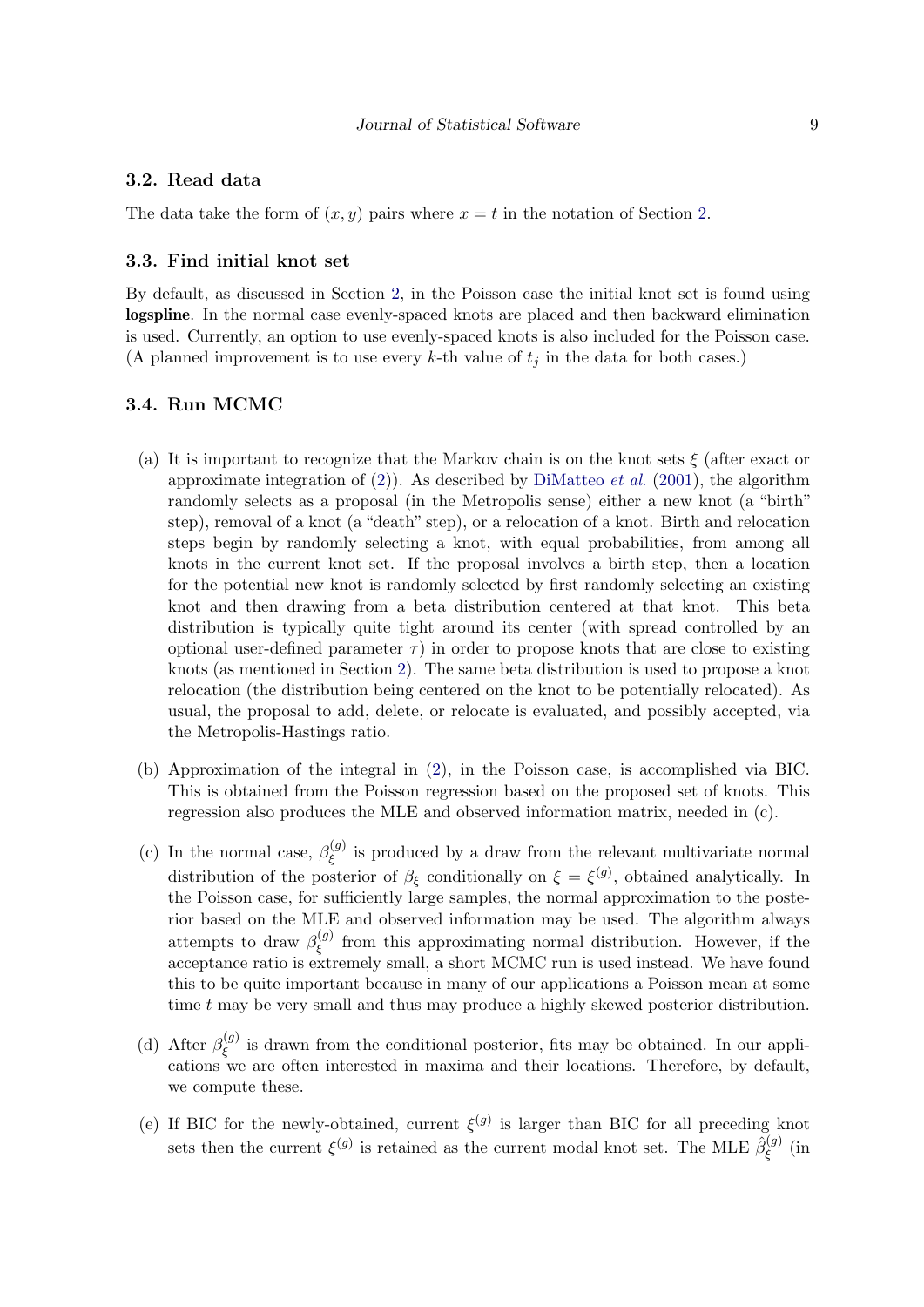the normal case, the least-squares estimate) is also retained so that modal fits can be produced for the final modal knot set.

#### 3.5. Obtain estimates

Ater MCMC terminates, the iterations are used to find posterior mean and modal fits. The fits are obtained both at all  $t_i$  values and on a user-specified grid. In addition, the mean and modal values of the function maximum and its location are computed.

#### 3.6. Obtain posterior intervals

Based on the set of draws from the posteriors that are used to form estimates, quantiles are computed via partial sorting. By default the .025 and .975 quantiles form the 95% posterior ("credible") intervals. Currently, confidence intervals are only obtained for the function maximum and location of the maximum. Other intervals may be obtained easily from the draws from the posterior in the output.

#### 3.7. Write results

Results are written into a series of files:

sampled\_knots\_file: The name of the output file for the sampled knot locations. Format is [iteration number] [number of interior knots] [knots. . .] Note that the number of entries per line will vary. Use none to indicate no file. Default value = none.

sampled\_mu\_file: The name of the output file for sampled fitted values  $(\mu)$  at the observed argument points  $t_1, \ldots, t_n$ . Use none to indicate no file. Default value = samp\_mu.

sampled\_mu-grid\_file: The name of the output file for sampled fitted values  $(\mu)$  on the evenly spaced grid points. Use none to indicate no file. Default value  $=$  none.

sampled\_params\_file: The name of the output file for sampled values of various parameters. The parameters given are iteration number, BIC, log likelihood, location of peak, height at peak, number of interior knots. Use none to indicate no file. Default value  $=$  samp\_params.

summary\_mu\_file: The name of the output file for summary fitted values  $(\mu)$  at the observed argument points  $t_1, \ldots, t_n$ . Three rows are given with the t values, posterior mean, and posterior mode, respectively. Use none to indicate no file. Default value  $= \text{summ\_mu}$ .

summary\_mu-grid\_file: The name of the output file for summary fitted values  $(\mu)$  on the evenly spaced grid points. Three rows are given with the t values, posterior mean, and posterior mode, respectively. Use none to indicate no file. Default value  $=$  none.

summary\_params\_file: The name of the output file for summary values of certain parameters. The first row is for the location of the peak, and the second is for the height, and the third is for the number of interior knots. The first two columns are quantiles giving a confidence interval for the specified confidence level (see parameter confidence\_level). The third column is the posterior mean, and the fourth is the posterior mode. Use none to indicate no file. Default  $value = summ\_params.$ 

#### 3.8. External subroutines for BARS

In addition to incorporating the logspline code, we have used routines for manipulating B-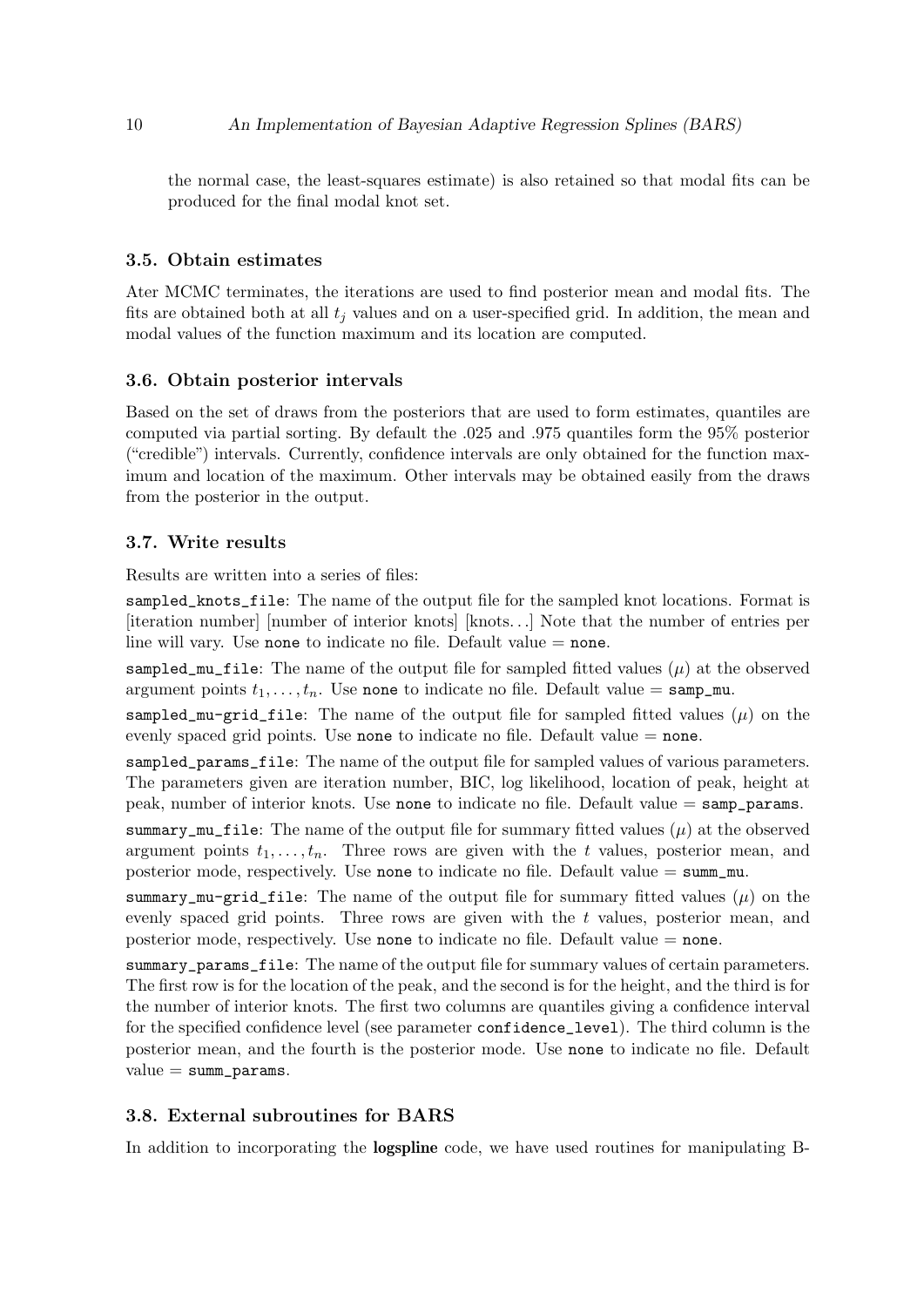splines written by Bates and Venables (included in the release of R, see R [Development Core](#page-19-13) [Team](#page-19-13) [2006\)](#page-19-13) and for random number generation obtained from Ranlib [\(Brown and Lovato](#page-18-3) [1996\)](#page-18-3). These are part of the BARS code.

BARS also calls linear algebra subroutines from LAPACK and BLAS. These are available at <http://www.netlib.org/lapack/> and <http://www.netlib.org/blas/>, respectively. They must be installed prior to compiling BARS. Information about these packages may be found in [Anderson, Bai, Bischof, Blackford, Demmel, Dongarra, Du Croz, Greenbaum, Hammarling,](#page-18-4) [McKenney, and Sorensen](#page-18-4) [\(1999\)](#page-18-4); [Dongarra, Croz, Hammarling, and Duff](#page-19-14) [\(1990b,](#page-19-14)[a\)](#page-19-15).

## 4. R and S wrappers

<span id="page-10-0"></span>Prior to using this wrapper, one must build a chapter using the file barsP.c. The shared library must be made available with the dyn.open("S.so") command. Also, the barsP.c program must be properly compiled, with the compiled program saved as barsP.out.

Note that due to the large amount of output generated by the program, it is desirable to save the results of the program into a variable, for example:

out\_barsP.fun $(x, y, \ldots)$ 

The wrapper performs the operation by writing the data and settings into the files bars\_points and bars\_params, respectively.

Following is the complete function call, including a description of its input and output.

barsP.fun(x, y, initial, iknots, prior, priorparam, burnin, sims, tau, c, fits, peak, conf, trials, bins)

- Required Input
	- Variables
		- x: a vector of the independent variable, in increasing order
		- y: a vector of the dependent variable, in the form of count data
- Optional Input
	- Initial knots settings

initial: logspline, or even or equal for evenly spaced initial knots. Default  $value = logsplitne.$ 

iknots: the initial number of knots for the spline if using evenly spaced knots. Default value  $=$  3.

– Settings on prior for knots

prior: the type of prior being used for the knots. The only acceptable answers are Poisson, uniform, and user. Default value = uniform.

priorparam: the parameter for the prior

- $*$  if using Poisson, the choice for lambda = mean
- \* if using uniform, a vector of length 2 which includes the minimum number of knots followed by the maximum number of knots. Default value  $= c(1,60)$ .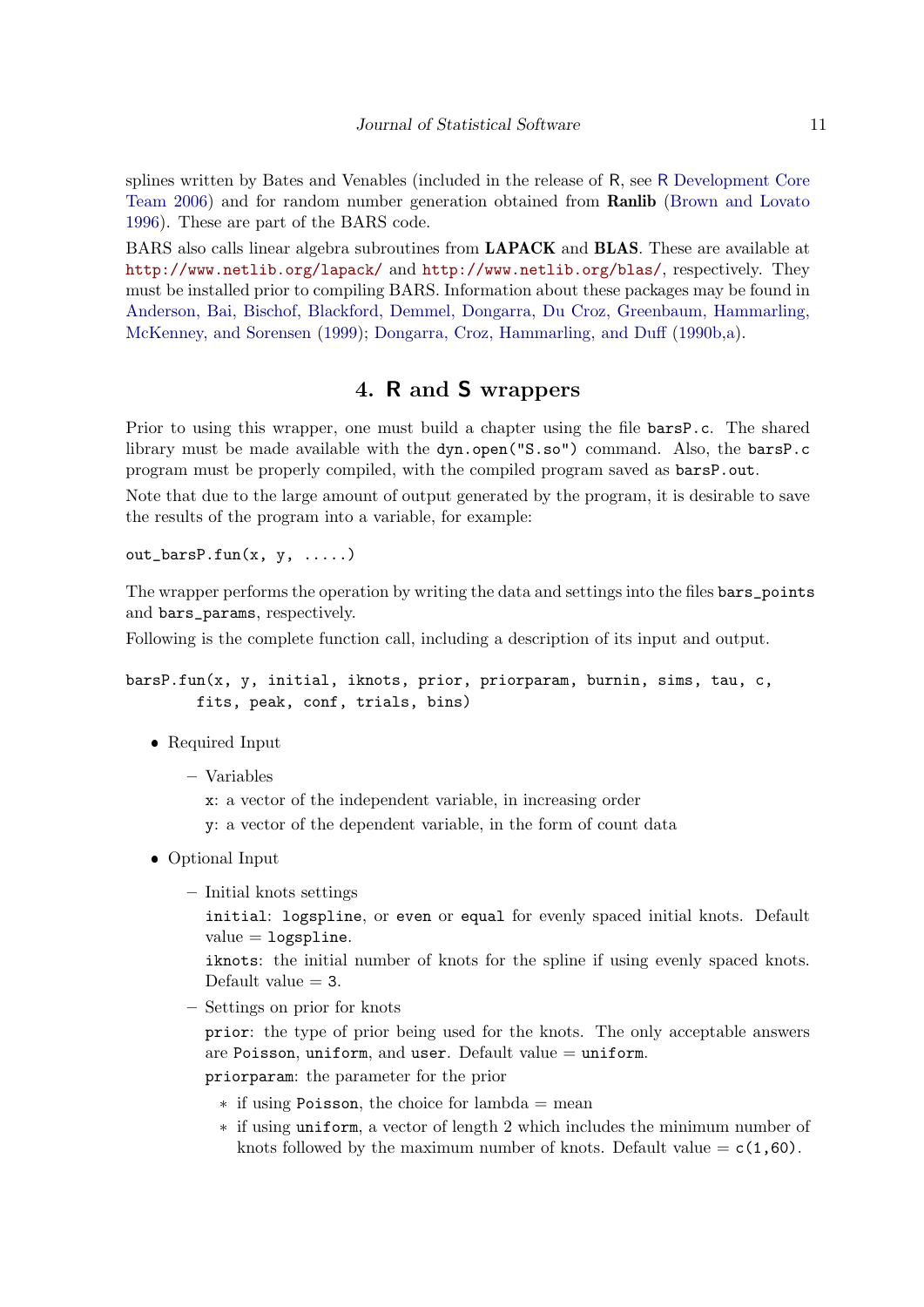- \* if using user, a matrix with 2 columns. The first column should be the number of knots and the second column should be the probability of obtaining this number of knots.
- MCMC settings

burnin: the desired length of the burn-in for the MCMC chain. Default value  $=$ 200.

sims: the number of simulations desired for the MCMC chain. Default value  $=$ 2000.

tau: parameter  $\tau$  that controls the spread for the knot proposal distribution. Default value  $= 50.0$ .

c: parameter that controls the probability of birth and death candidates. Default value  $= 0.4$ .

– Output settings

fits: if T, the program will return the fitted values for each x-value for each run of the simulation. Default value  $=$  T. Please note that if the number of data points and/or simulations is large, there may be a lengthy delay as the necessary data is read.

peak: if T, the program will return the location and height of the highest point on the fitted curve. Default value  $=$  F.

conf: for use with peak. Sets the probability for the credible intervals for the location and height of the peak. Default value  $= 0.95$  for 95% credible intervals.

– Other settings

trials: the number of trials that are concatenated in the data. Default value = 1.

bins: the number of bins the x-axis is divided into  $\overline{\ }$ -used to handle unbinned data and calculate posterior modes. Default value = 150.

• Output

postmeans: vector of the posterior means evaluated at the x values

postmodes: vector of the posterior modes evaluated at the x values

sims: vector of each simulation number, beginning at burnin  $+1$  and ending at burnin  $+ \text{sims}$ 

no.knots: vector of the number of knots used at each iteration, excluding burning iterations

sampknots: matrix containing the position of the knots at each iteration. Length of the matrix is equal to the number of iterations, excluding burnin iterations, with the width of the matrix equal to the maximum number of knots at any iteration. NAs are used to fill in the matrix at iteration numbers that have less than the maximum number of knots.

sampBICs: vector of the calculated BIC at each iteration, excluding burning iterations

sampllikes: vector of the calculated loglikelihood at each iteration, excluding burning iterations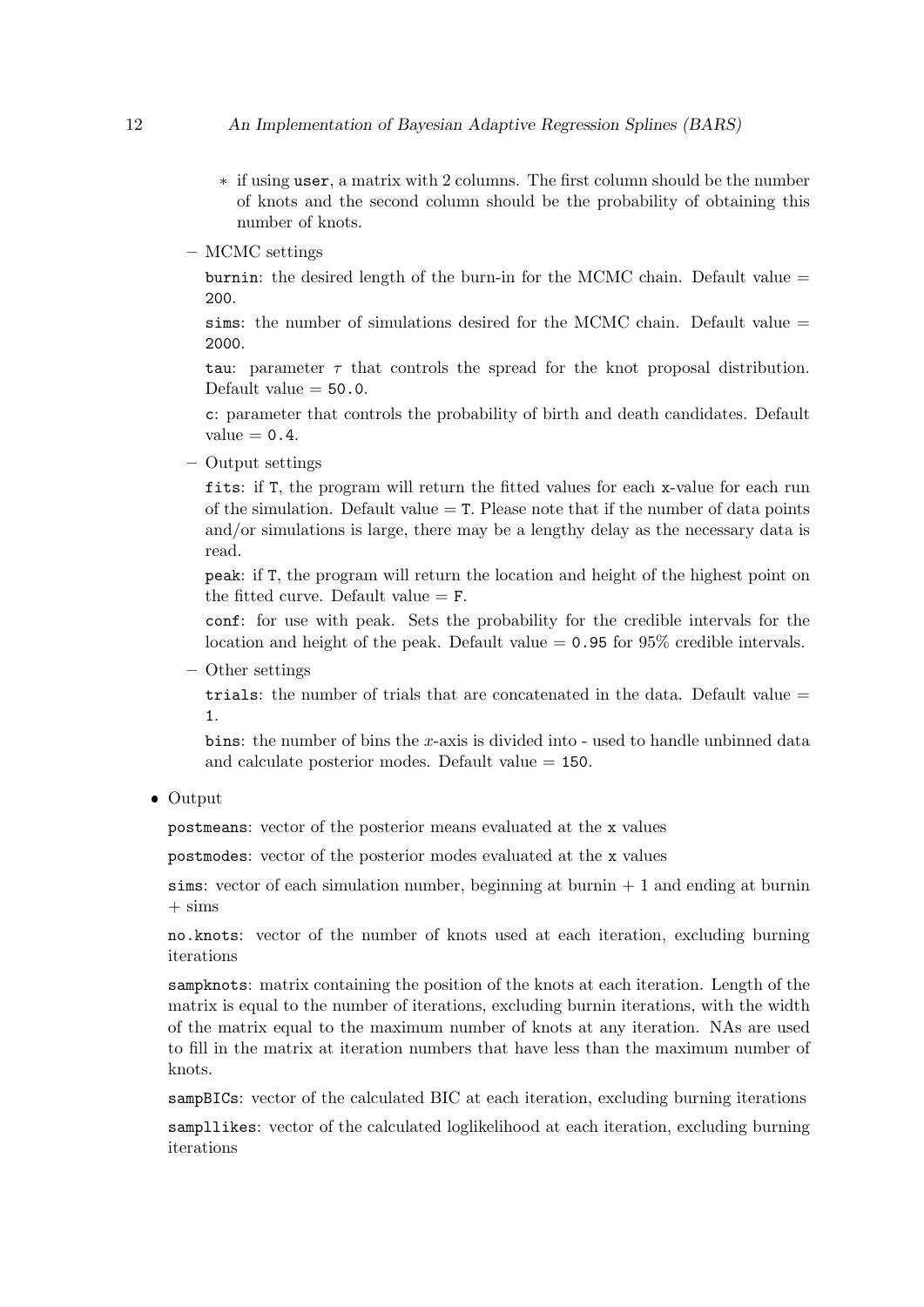- Optional Output
	- $-$  Optional output if fits  $=$  T sampfits: matrix of fits for each iteration, excluding burning iterations, with the rows of the matrix corresponding to the individual iteration. The columns represent the fits at each value of x.
	- $-$  Optional output if peak  $=$  T

samplpeaks: vector of the  $x$  location of the highest point in the fitted curve for each iteration, excluding burning iterations

samphights: vector of the  $y$  value (height) of the highest point in the fitted curve for each iteration, excluding burning iterations

peaklocation quantile: a credible interval for the  $x$  location of the highest peak; width of the interval is dependent upon the setting chosen for conf

peaklocationmean: the mean  $x$  location for the highest peak

peaklocation mode: the mode  $x$  location for the highest peak

peakheightquantile: a credible interval for the  $y$  value (height) of the highest peak; width of the interval is dependent upon the setting chosen for conf

peakheightmean: the mean  $y$  value (height) of the highest peak

peakheightmode: the mode  $y$  value (height) of the highest peak

## 5. Pseudo-code

#### <span id="page-12-0"></span>5.1. Function: BARS for Poisson count data

- Read data: For Poisson count data, the data must take the form of pairs of bin midpoints and Poisson counts. The number of replicated data sets is also required. In neuron firing examples, this is the number of trials. In many other examples, the number of replicated data sets may be set to one.
- Read user parameters: These include parameters that specify the form of the prior, prior parameters, mcmc parameters, and parameters that specify output variables and the destination files.
- Normalize data: The bin midpoints are normalized to lie between 0 and 1, inclusive.
- MCMC: See function description below.
- Write summary output of desired parameters.
- return

#### 5.2. Function: MCMC

In the following, a **model**  $M_*$  contains information for an individual MCMC iteration. In particular, it contains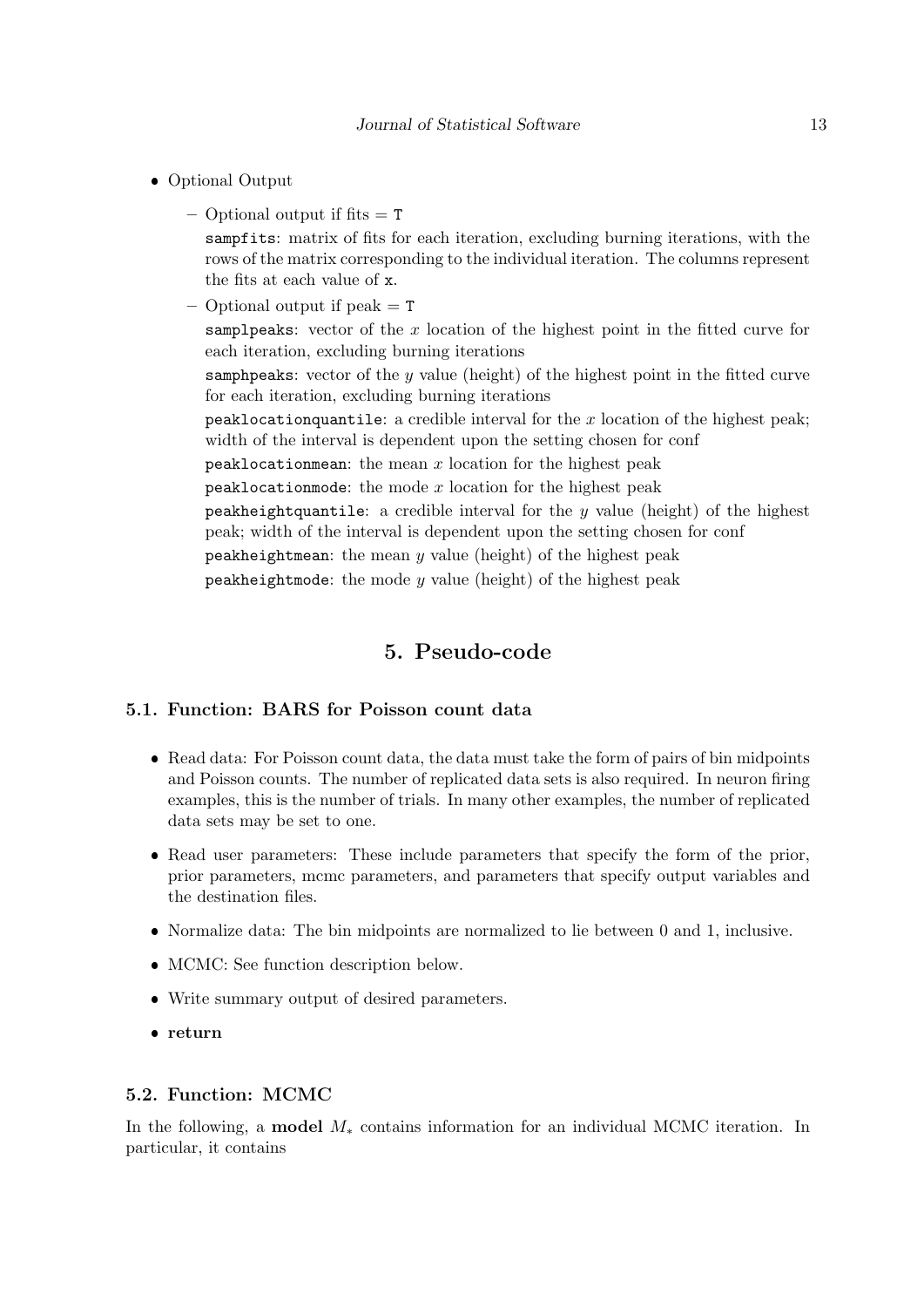- k∗, the number of interior knots
- ξ∗, the set of interior knots
- $X_{D,*}$ , the design basis, and  $X_{G,*}$ , the grid basis. The design basis is based on the input bin midpoints. The grid basis is based upon a grid of evenly spaced points, the number of which is user defined.
- statistical model fitting information, including parameter estimates, error estimates, and failure to fit.
- $-\beta_* \sim \pi(\beta|k_*,\xi_*, Data)$

$$
- \mu_{D,*} = \exp(X_D \beta_*)
$$

$$
- \mu_{G,*} = \exp\left(X_G \beta_*\right)
$$

- The BIC and log likelihood for the full model with parameters  $(k_*, \xi_*, \beta_*).$
- Declare models  $M_{curr}$ ,  $M_{cand}$ , and  $M_{temp}$ .
- $\bullet$  Set initial knots in  $M_{curr}$ . The initial knots may be user defined, equally spaced, or obtained via logspline.
- Calculate birth and death probabilities for each possible value of  $k$ , using the userdefined prior, as follows:

if  $(k \geq MAXKNOTS)$ birth probability  $= 0$ else birth probability = c min  $(1, \pi(k+1)/\pi(k))$ 

 $death$  probability = 0

else

```
death probability = c min (1, \pi(k-1)/\pi(k))
```
#### comment:

if  $(k \leq 1)$ 

probability of knot relocation is  $1 - (birth\ probability + death\ probability).$ 

• Define  $\mu^{(0)}$ , used to start each iterative fitting process.

```
• for i \leftarrow 0 to (n-1)
```
 $\mu_i^{(0)} = \max(0.1, y_i)$ 

- Form the natural spline design basis for  $M_{curr} \rightarrow X_{D,curr}$
- Fit the Poisson regression model for  $M_{curr}$ . See function description below.
- if (fit of  $M_{curr}$  failed)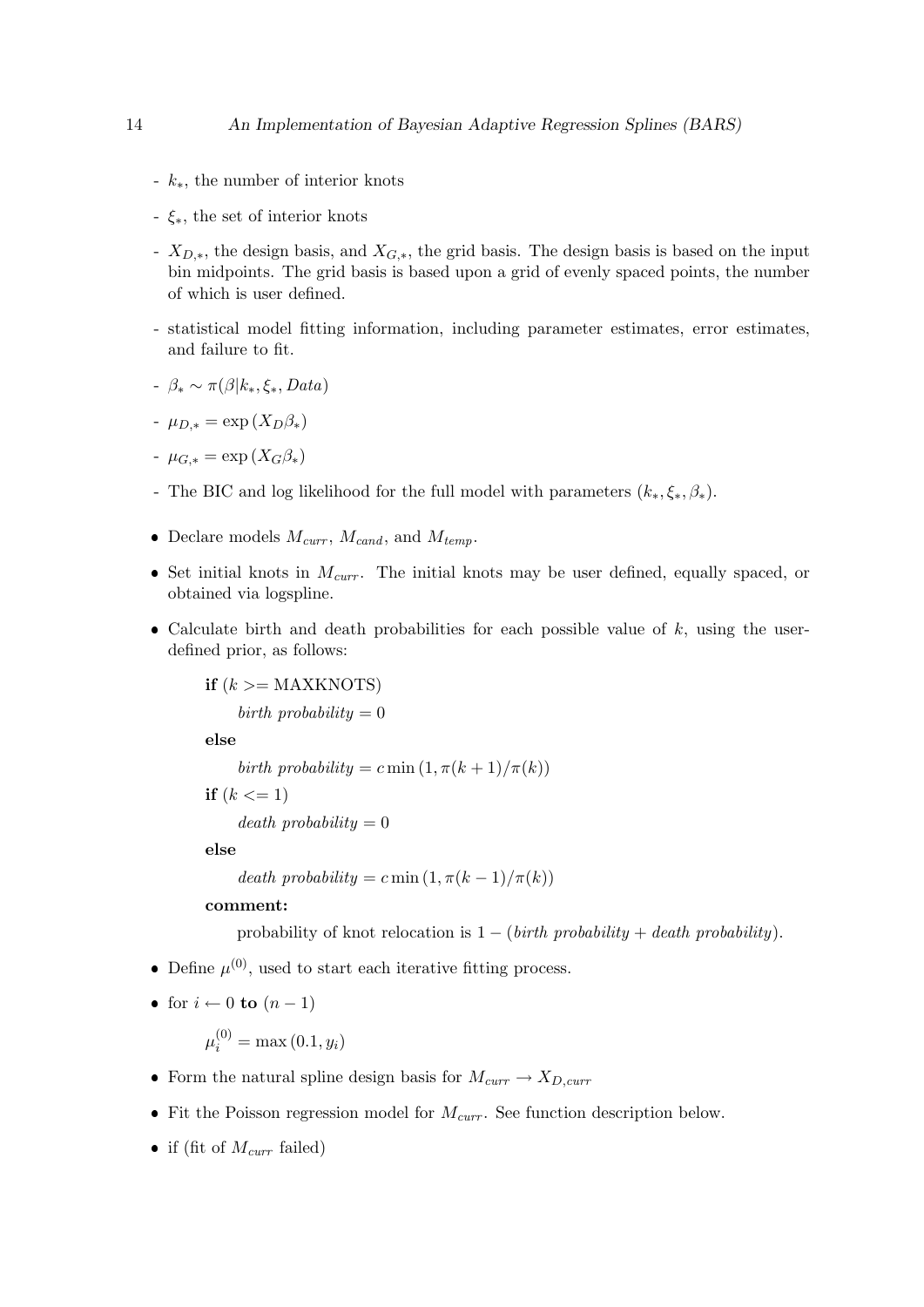Remove knots through backwards elimination until a subset is found such that 1) the model fit does not fail, 2) the model has the greatest likelihood among the models with the same number of knots in which the fit does not fail, and 3) the knot subset has positive prior probability. If all models with a given number of knots fail to be fit, the model in which  $X_{D}^{\top}WX_{D}$  has the smallest condition number is selected, and the procedure continues by trying to remove an additional knot.

If backwards elimination fails to find a valid subset, the procedure tries to fit a model with the minimum number of knots that have positive prior probability, with the knots equally spaced. If the model fails to be fit, exit.

Set  $M_{curr}$  to the resulting model.

 $maxBIC \leftarrow 0$ 

total iterations  $\leftarrow$  burnin iterations + sampling iterations

for  $i \leftarrow 0$  to total iterations – 1

 $u \sim U(0, 1)$ if  $(u < \text{birth probability})$ s ∼ Discrete Uniform $(\xi_{curr})$  $t \sim beta(\alpha = s\tau, \beta = (1 - s)\tau)$  $\xi_{cand} \leftarrow \xi_{curr} \cup \{t\}$  $k_{cand} \leftarrow k_{curr} + 1$ Form the natural spline design basis for  $M_{cand} \rightarrow X_{D, cand}$ Fit the Poisson regression model for  $M_{cand}$ . **if** (fit of  $M_{cand}$  failed) accept probability = 0 else  $dens \leftarrow q(M_{cand}|M_{curr})k_{curr} = \sum_{r \in \xi_{curr}} f_{beta}(t|\alpha = r\tau, \beta = (1-r)\tau)$  $accept \ probability = \exp(\ell_{cand} - \ell_{curr} + \log(k_{curr}) - \log(dens) - 0.5 \log(n))$ comment:  $\ell_*$  in the above equation is the profile likelihood,  $\ell_* = \sup_{\beta} \ell(\xi_*, k_*, \beta)$ else if  $(1 - u <$  death probability)  $t$  ∼ Discrete Uniform( $\xi_{curr}$ )  $\xi_{cand} \leftarrow \xi_{curr} \setminus \{t\}$  $k_{cand} \leftarrow k_{curr} - 1$ Form the natural spline design basis for  $M_{cand} \rightarrow X_{D, cand}$ Fit the Poisson regression model for  $M_{cand}$ . See function description below. if (fit of  $M_{cand}$  failed) accept probability = 0 else  $dens \leftarrow q(M_{curr}|M_{cand})k_{cand} = \sum_{r \in \xi_{cand}} f_{beta}(t|\alpha = r\tau, \beta = (1-r)\tau)$ 

 $accept \ probability = \exp(\ell_{cand} - \ell_{curr} - \log(k_{cand}) + \log(dens) + 0.5 \log(n))$ 

else

s ∼ Discrete Uniform $(\xi_{curr})$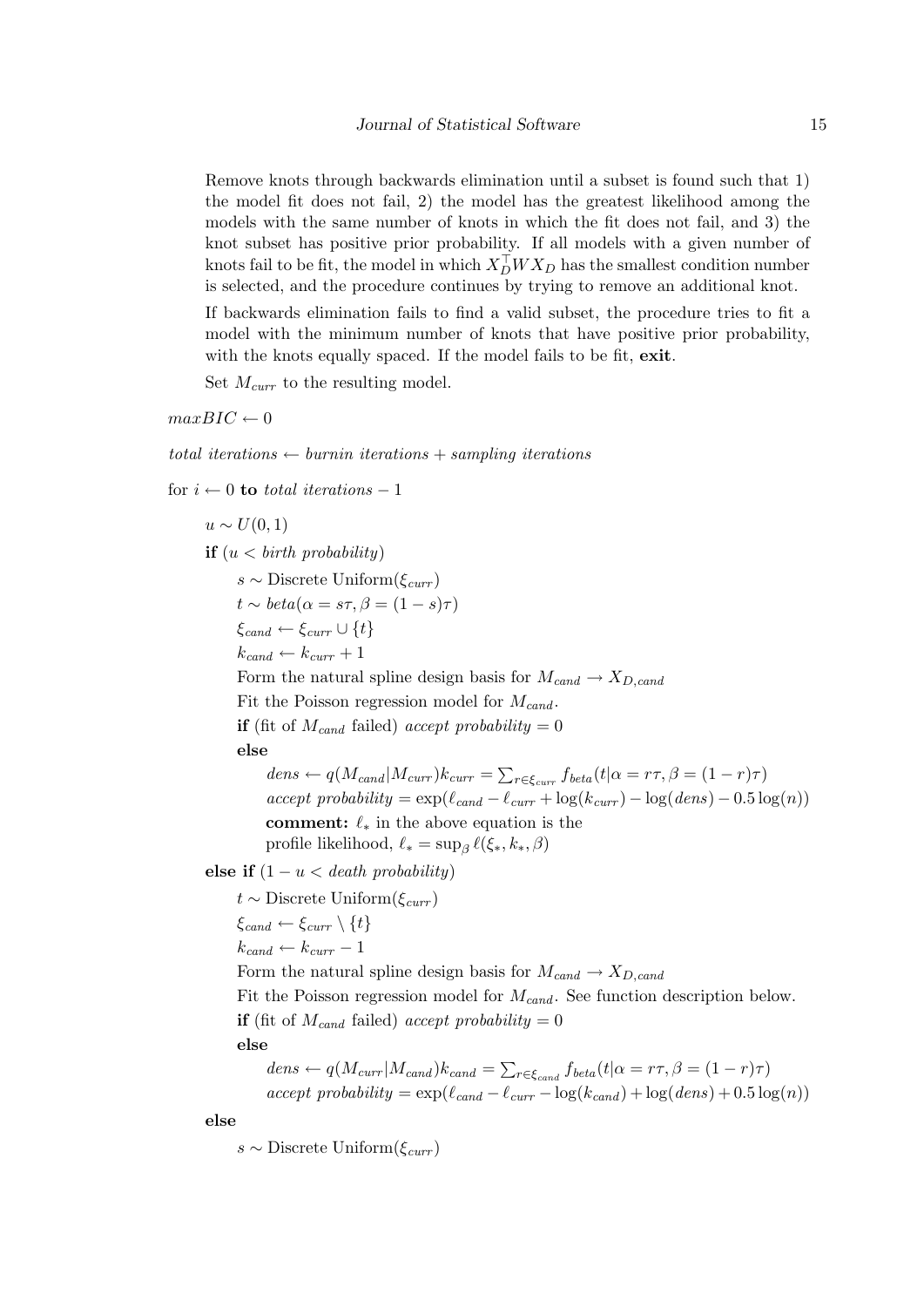$t \sim beta(\alpha = s\tau, \beta = (1 - s)\tau)$  $\xi_{cand} \leftarrow (\xi_{curr} \cup \{t\}) \setminus \{s\}$  $k_{cand} \leftarrow k_{curr}$ Form the natural spline design basis for  $M_{cand} \rightarrow X_{D, cand}$ Fit the Poisson regression model for  $M_{cand}$ **if** (fit of  $M_{cand}$  failed) accept probability = 0 else  $dens_1 \leftarrow q(M_{cand}|M_{curr})k_{curr} = f_{beta}(t|\alpha = s\tau, \beta = (1-s)\tau)$  $dens_2 \leftarrow q(M_{curr}|M_{cand})k_{cand} = f_{beta}(s|\alpha = t\tau, \beta = (1-t)\tau)$ 

 $accept \ probability = \exp(\ell_{cand} - \ell_{curr} + \log(dens_1) - \log(dens_2))$ 

 $u \sim U(0,1)$ 

**if**  $(u < accept probability)$ 

comment: Candidate model accepted. Swap  $M_{curr}$  and  $M_{cand}$ .

 $M_{temp} \leftarrow M_{curr}$  $M_{curr} \leftarrow M_{cand}$  $M_{cand} \leftarrow M_{temp}$ 

**if**  $(i \geq burnin$  *iterations*)

comment: Beyond the burn-in period.

Generate Random Coefficient Vector for  $M_{curr}$ . See function description below.

Calculate  $BIC_{curr}$  and  $\ell_{curr}$  for the full model using

parameter values  $(k_{curr}, \xi_{curr}, \beta_{curr})$ .

 $\mu_{D,curr} \leftarrow \exp(X_{D,curr} \beta_{curr})$ 

Form the natural spline grid basis for  $M_{curr} \rightarrow X_{G,curr}$ 

 $\mu_{G,curr} \leftarrow \exp(X_{G,curr} \beta_{curr})$ 

comment: Find mode and the mean function evaluated at the mode. In neuron firing examples, it produces the location of the peak firing rate, and the peak firing rate.

Use  $\mu_{G,curr}$  to form an interpolating spline.

Locate mode of interpolating spline  $\rightarrow (x_{mode}, \mu_{curr}(x_{mode}))$ 

Write desired parameters to a file.

Store desired parameters for later use.

comment: update posterior modal values, if appropriate

if  $((BIC_{curr} > maxBIC)$  or  $(i == burnin iterations))$  $maxBIC \leftarrow BIC_{curr}$ parameter modes ← current parameter values

- Use partial sorting to form confidence intervals of desired stored parameters.
- Calculate means of desired stored parameters.
- return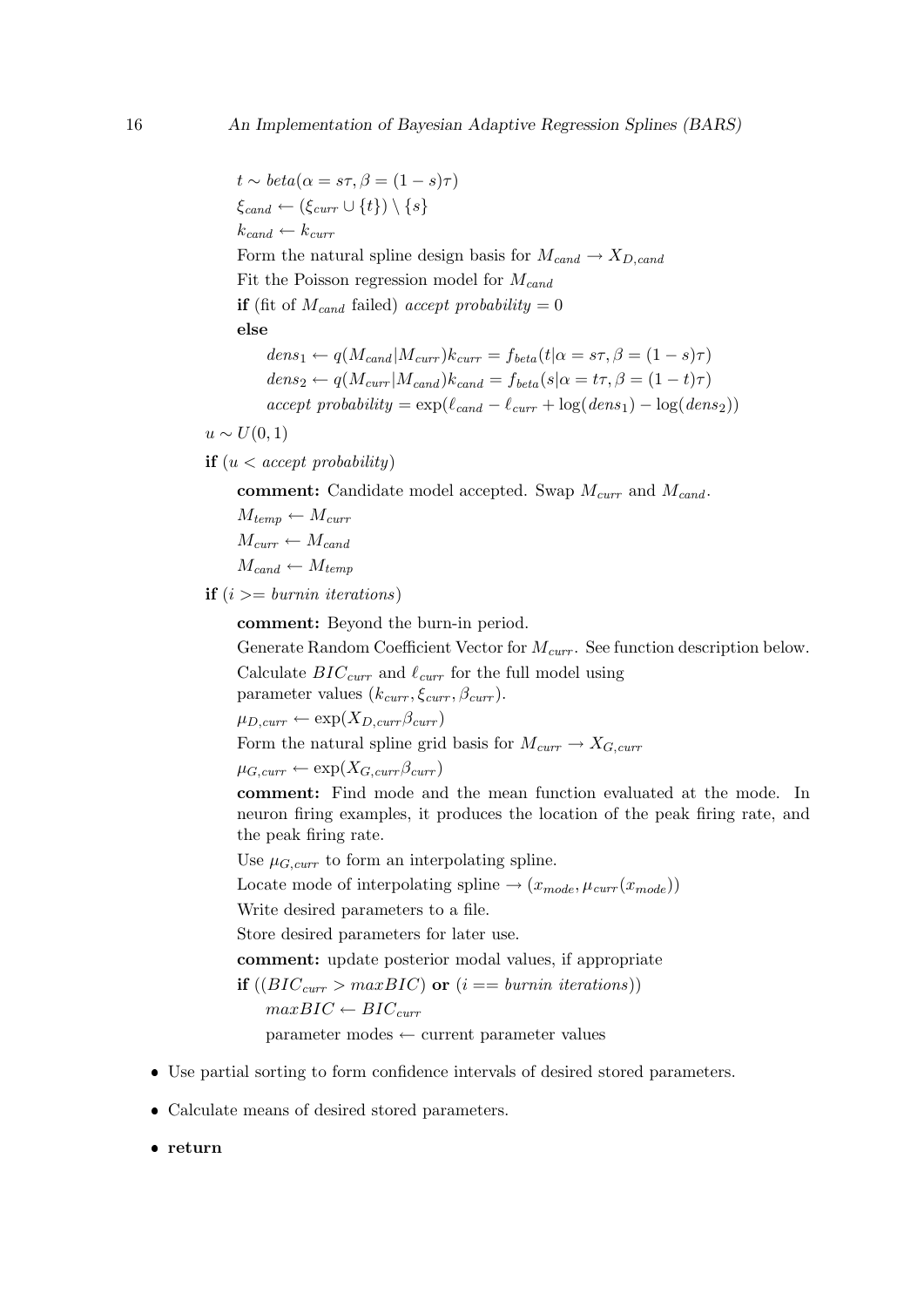### 5.3. Function: Fit Poisson regression model

input:

X, an  $n \times p$  design matrix

y, a vector of observed counts

 $\mu^{(0)}$ , a vector of starting values

## output:

 $\widehat{\beta}$ , estimated coefficients

U, a  $p \times p$  upper triangular matrix that contains information on the estimated covariance matrix of  $\beta$ .

error, a boolean indicator of fit failure.

$$
\bullet \ \mu \leftarrow \mu^{(0)}
$$

- $\bullet$   $j \leftarrow 0$
- $\bullet \ell_0 \leftarrow 0$
- $error \leftarrow false$
- repeat

$$
j \leftarrow j + 1
$$
  
\n
$$
z \leftarrow \log \mu + (y - \mu) / \mu.
$$
  
\n
$$
W \leftarrow Diag(\mu)
$$
  
\n
$$
H \leftarrow WX.
$$
 comment: Use known diagonal structure of  $W$   
\n
$$
J \leftarrow H^{\top}X
$$

 $U \leftarrow$  Upper triangular matrix from the Cholesky decomposition of  $J = U^{\top}U$ if Cholesky decomposition fails

 $error \leftarrow true$  $exit \leftarrow true$ 

#### else

 $\hat{\beta} \leftarrow$  Solution to  $J\beta = H^{\top}z$ . comment: Use Cholesky decomposition of J if unable to solve equation

 $error \leftarrow true$  $exit \leftarrow true$ 

else

$$
\eta \leftarrow X\widehat{\beta}
$$
  
\n
$$
\mu \leftarrow \exp(\eta)
$$
  
\n
$$
\ell_j \leftarrow \sum_i (y_i \eta_i - \mu_i)
$$
  
\n
$$
exit \leftarrow (((|\ell_j - \ell_{j-1}| < \varepsilon) \text{ and } (j > 1)) \text{ or } (j > 20))
$$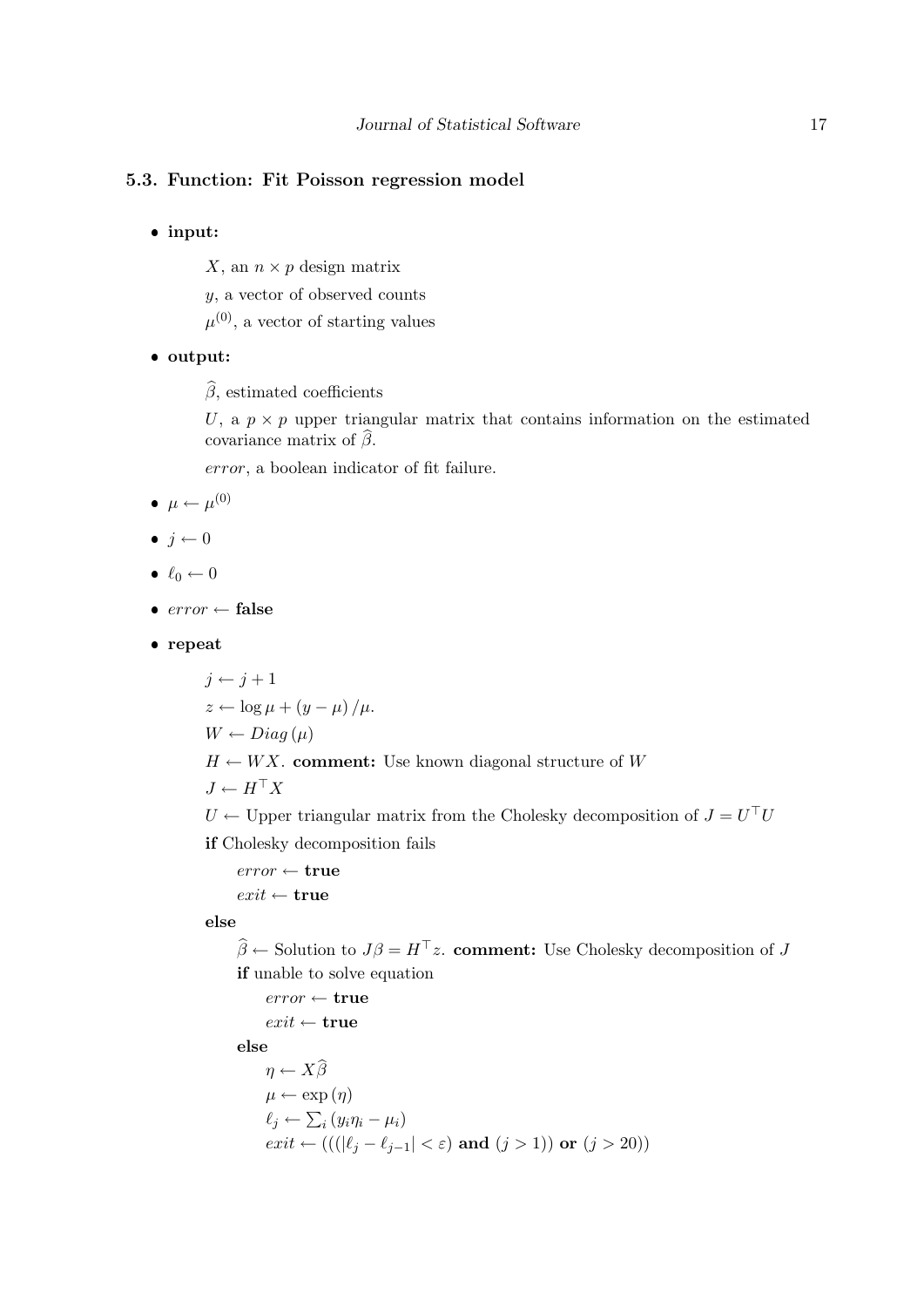- $\bullet$  until  $(exit)$
- return

#### 5.4. Function: Generate random coefficient vector

- Generates  $\beta$  from the posterior distribution  $\pi(\beta|k,\xi, Data)$  or from the  $N\left(\widehat{\beta}, \left(X^{\top}WX\right)^{-1}\right)$  approximation, as follows. One  $\beta$  is generated from the normal approximation. If the  $\beta$  appears to not be an outlier under the posterior distribution, the  $\beta$  variate is accepted and returned. If the  $\beta$  does appear to be an outlier, the routine takes a user-defined number of Metropolis-Hastings steps and returns the last sampled β. The β is identified as an outlier if its log Metropolis-Hastings acceptance probability is below a user-defined threshhold.
- Let  $\pi^*$  denote the density for the normal approximation. Note that the Cholesky decomposition of  $X^{\top}WX$  is already available from the last fitting iteration.
- input:

 $\widehat{\beta}$ , the MLE of  $\beta$ .

U, a  $p \times p$  upper triangular matrix that contains information on the estimated covariance matrix of  $\beta$ .

MHI, the number of Metropolis-Hastings iterations. This is a user-defined parameter.

MHT, the threshhold used to determine whether (a) the initial  $\beta$  variate from the normal approximation should be kept as the resulting variate, or (b)  $MHI$ Metropolis-Hastings iterations are used. MHT is compared to the log of the acceptance probability. MHT is a user-defined parameter.

output:

error, a boolean indicator of failure

 $\beta$ , the random variate. Only defined if **not** error.

- $\beta_{curr} \leftarrow \widehat{\beta}$
- for  $i \leftarrow 0$  to  $MHI 1$

iter ← 0, error ← false, exit ← false

repeat

 $iter \leftarrow iter + 1$  $z \sim N(0, I)$  $A \leftarrow$  Solution to  $U^{\top} A = z$ .  $error \leftarrow$  (unable to solve equation)  $exit \leftarrow ((\textbf{not } error) \textbf{ or } (iter \geq 20))$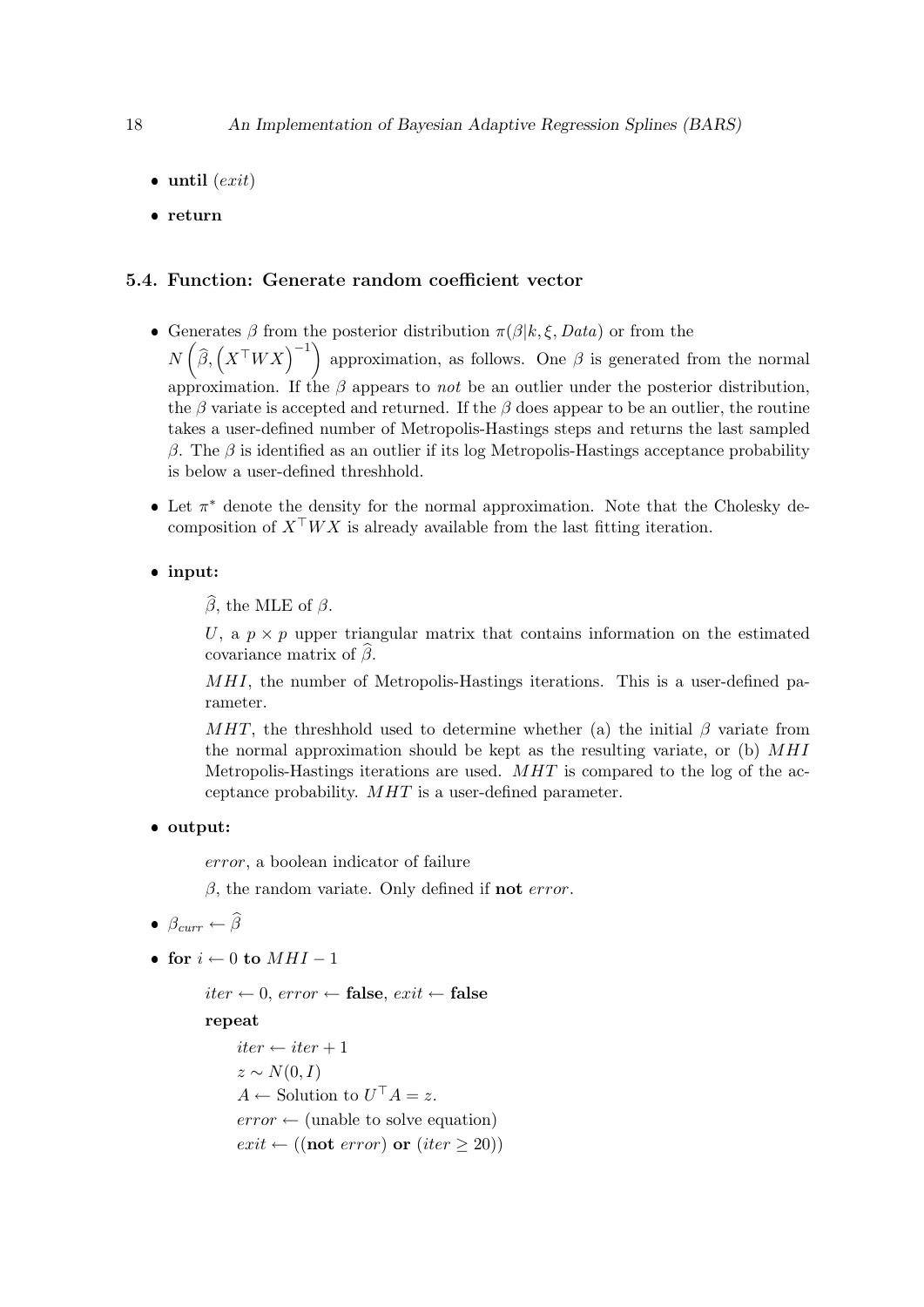until  $(exit)$ if (error) exit else  $\beta_{cand} \leftarrow \widehat{\beta} + A$  $r \leftarrow \log \left( \frac{L(k,\xi,\beta_{cand})}{L(k,\xi,\beta)} \right)$  $L(k,\xi,\beta_{curr})$  $\pi(\beta_{cand}|k,\xi)$  $\pi(\beta_{curr} | k, \xi)$  $\pi^*(\beta_{curr} | k, \xi, Data)$  $\overline{\pi^*(\beta_{cand}|k,\xi,Data)}$  $\setminus$ if  $((i = 0)$  and  $(r > MHT))$ comment: Accept the initial variate. No additional Metropolis-Hastings steps.  $i \leftarrow MHI$  $u \leftarrow r - 1.0$ else  $u \leftarrow U(0, 1)$  $u \leftarrow \log(u)$ if  $(u < r)$ comment: Accept the candidate  $\beta$ .  $\beta_{curr} \leftarrow \beta_{cand}$ • beta  $\leftarrow \beta_{curr}$ .

• return

## Acknowledgments

Support for the current work was provided by NIMH Program Project MH56193. The authors are grateful for helpful comments from the referees.

## References

- <span id="page-18-4"></span>Anderson E, Bai Z, Bischof C, Blackford S, Demmel J, Dongarra J, Du Croz J, Greenbaum A, Hammarling S, McKenney A, Sorensen D (1999). LAPACK Users' Guide. 3rd edition. Society for Industrial and Applied Mathematics, Philadelphia, PA.
- <span id="page-18-1"></span>Baker CI, Behrmann M, Olson CR (2002). "Impact of Learning on Representation of Parts and Wholes in Monkey Inferotemporal Cortex." Nature Neuroscience, 5(11), 1210–1216.
- <span id="page-18-3"></span>Brown BW, Lovato J (1996). "Library of C Routines for Random Number Generation." URL <http://www.stat.umn.edu/HELP/ranlib-docs/ranlib.c.chs>.
- <span id="page-18-2"></span>Denison DGT, Mallick BK, Smith AFM (1998). "Bayesian MARS." Statistics and Comping, 8, 337–346.
- <span id="page-18-0"></span>DiMatteo I, Genovese CR, Kass RE (2001). "Bayesian Curve Fitting with Free-Knot Splines." Biometrika, 88, 1055–1073.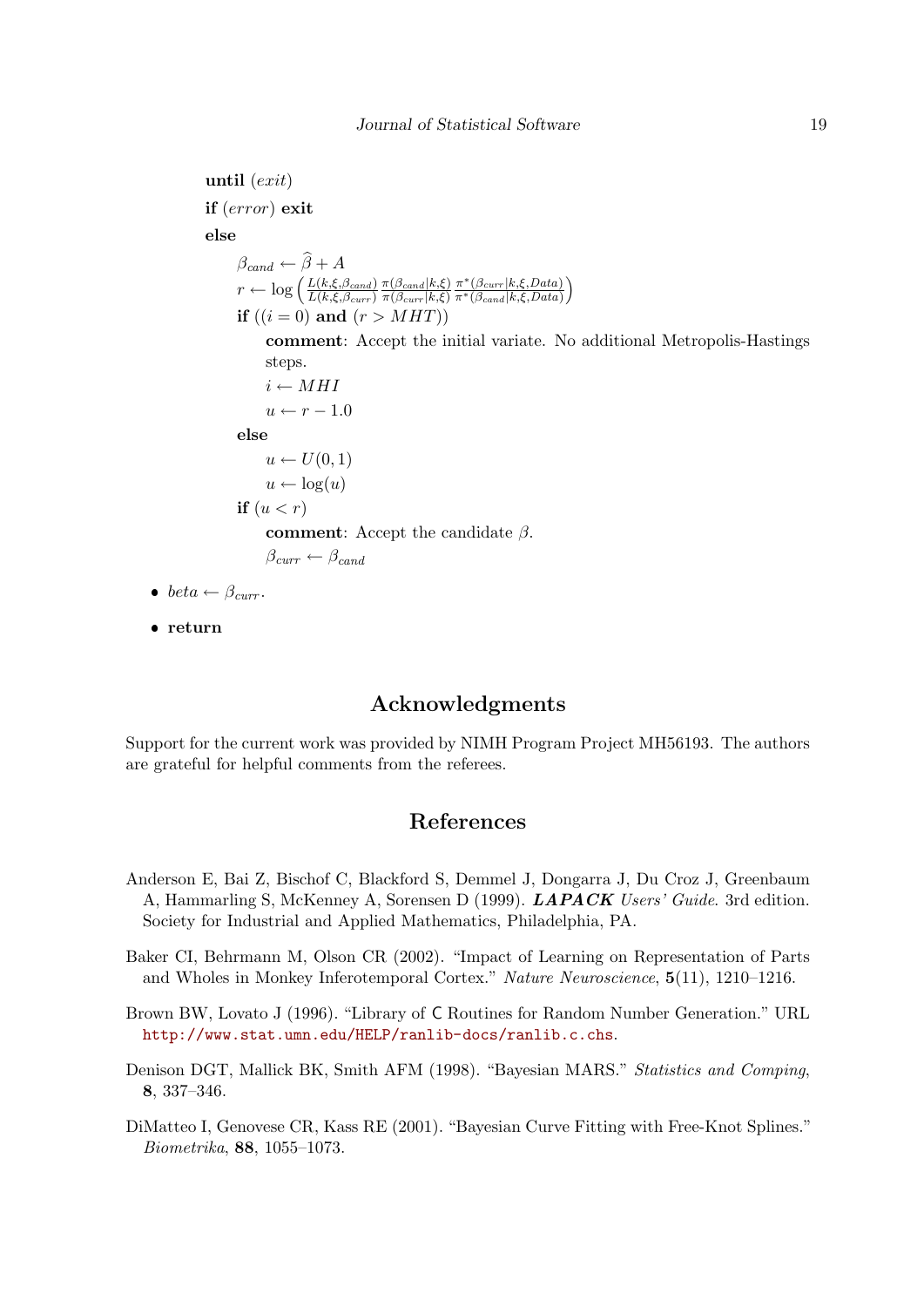- <span id="page-19-15"></span>Dongarra JJ, Croz JD, Hammarling S, Duff I (1990a). "Algorithm 679: A Set of Level 3 Basic Linear Algebra Subprograms: Model Implementation and Test Programs." ACM Transactions on Mathematical Software, 16(1), 18–28.
- <span id="page-19-14"></span>Dongarra JJ, Croz JD, Hammarling S, Duff I (1990b). "A Set of Level 3 Basic Linear Algebra Subprograms." ACM Transactions on Mathematical Software, 16(1), 1–17.
- <span id="page-19-12"></span>Fan Y, Brooks P, Gelman A (2006). "Output Assessment for Monte Carlo Simulations via the Score Statistic." Journal of Computational and Graphical Statistics, 15, 178–206.
- <span id="page-19-11"></span>Gelman A, Carlin J, Stern H, Rubin D (2004). Bayesian Data Analysis. 2nd edition. Chapman & Hall/CRC, Boca Raton.
- <span id="page-19-7"></span>Green PJ (1995). "Reversible Jump Markov Chain Monte Carlo Computation and Bayesian Model Determination." Biometrika, 82, 711–732.
- <span id="page-19-1"></span>Hansen MH, Kooperberg C (2002). "Spline Adaptation in Extended Linear Models." Statistical Science, 17, 2–51.
- <span id="page-19-5"></span>Insightful Corp (2003). S-PLUS Version 6.2. Seattle, WA. URL [http://www.insightful.](http://www.insightful.com/) [com/](http://www.insightful.com/).
- <span id="page-19-6"></span>Kass RE, Raftery AE (1995). "Bayes Factors." Journal of the American Statistical Association, 90, 773–795.
- <span id="page-19-3"></span>Kass RE, Ventura V, Cai C (2003). "Statistical Smoothing of Neuronal Data." Network: Computation in Neural Systems, 14, 5–15.
- <span id="page-19-4"></span>Kass RE, Wallstrom G (2002). "Invited Comment on "Spline Adaptation in Extended Linear Models" by Mark H. Hansen and Charles Kooperberg." Statistical Science, 17, 24–29.
- <span id="page-19-9"></span>Kass RE, Wasserman LA (1995). "A Reference Bayesian Test for Nested Hypotheses and its Relationship to the Schwarz Criterion." Journal of the American Statistical Association, 90, 928–934.
- <span id="page-19-8"></span>Liu JS, Wong WH, Kong A (1994). "Covariance Structure of the Gibbs Sampler with Applications to the Comparisons of Estimators and Augmentation Schemes." Biometrika, 81, 27–40.
- <span id="page-19-10"></span>Pauler DK (1998). "The Schwarz Criterion and Related Methods for Normal Linear Models." Biometrika, 85, 13–27.
- <span id="page-19-13"></span>R Development Core Team (2006). R: A Language and Environment for Statistical Computing. R Foundation for Statistical Computing, Vienna, Austria. ISBN 3-900051-07-0, URL [http:](http://www.R-project.org/) [//www.R-project.org/](http://www.R-project.org/).
- <span id="page-19-2"></span>Stone CJ, Hansen M, Kooperberg C, Truong YK (1997). "The Use of Polynomial Splines and their Tensor Products in Extended Linear Modeling." The Annals of Statistics, 25, 1371–1470.
- <span id="page-19-0"></span>Venables WN, Ripley BD (2002). Modern Applied Statistics with S. 4th edition. Springer-Verlag, New York.